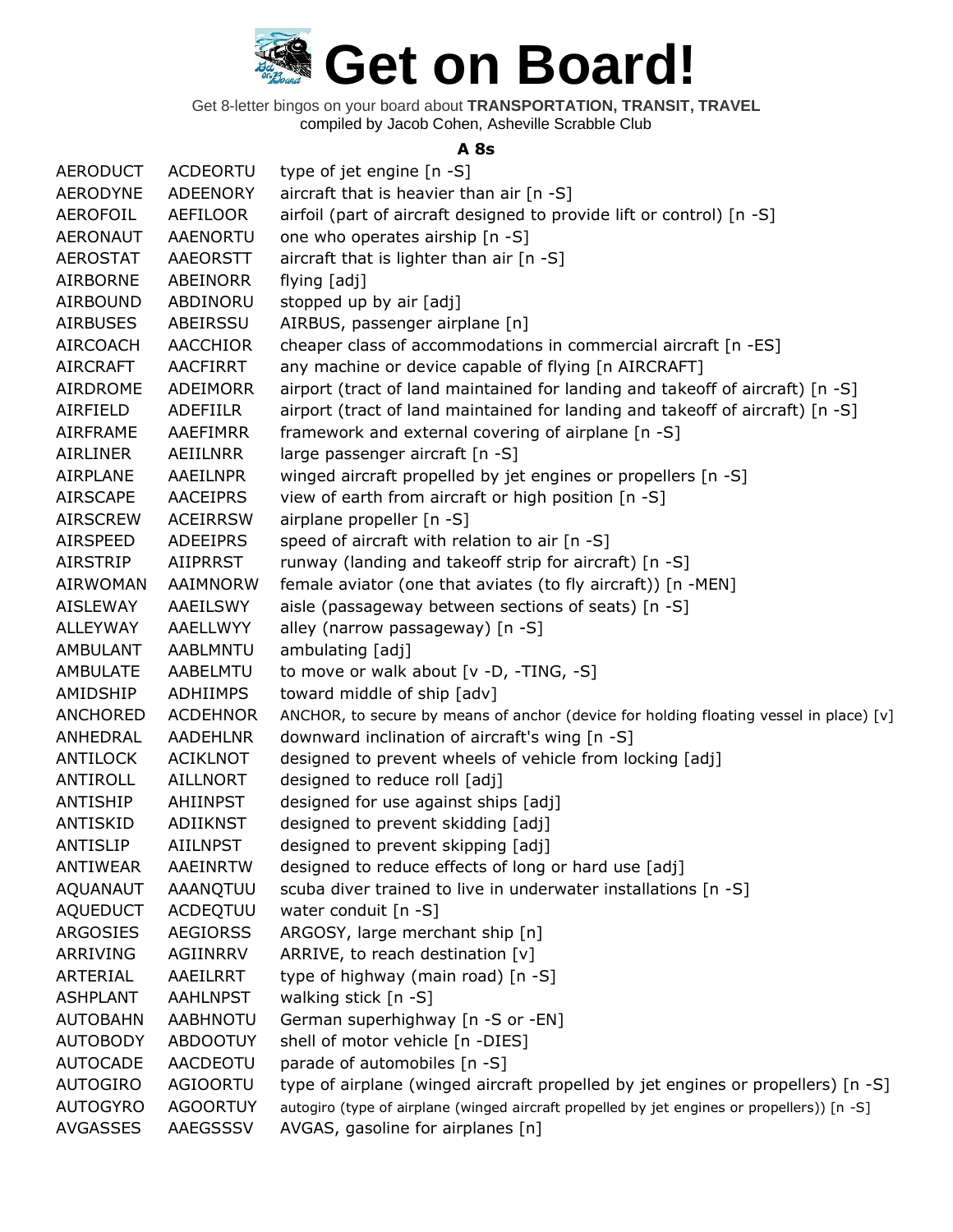Get 8-letter bingos on your board about **TRANSPORTATION, TRANSIT, TRAVEL** compiled by Jacob Cohen, Asheville Scrabble Club

AVIATING AAGIINTV AVIATE, to fly aircraft [v] AVIATION AAIINOTV act of aviating (to fly aircraft) [n -S] AVIATRIX AAIIRTVX female aviator (one that aviates (to fly aircraft)) [n -ICES or -ES] AVIGATOR AAGIORTV one that navigates aircraft [n -S] AWEATHER AAEEHRTW toward windward side of vessel [adv] AXLETREE AEEELRTX type of axle (shaft upon which wheel revolves) [n -S] **B 8s** BACKHAUL AABCHKLU to return after delivering load [v -ED, -ING, -S] BACKSTAY AABCKSTY support for mast [n -S] BACKWASH AABCHKSW to spray water backward [v -ED, -ING, -ES] BACKWIND ABCDIKNW to deflect airflow into back of sail [v -ED, -ING, -S] BAIDARKA AAABDIKR bidarka (Inuit canoe) [n -S] BAREBOAT AABBEORT pleasure boat rented without personnel [n -S] BARGEMAN AABEGMNR master or crew member of barge [n -MEN] BAROUCHE ABCEHORU type of carriage (wheeled, horse-drawn vehicle) [n -S] BARRATER AABERRRT barrator (one that commits barratry) [n -S] BARRATOR AABORRRT one that commits barratry [n -S] BARRATRY AABRRRTY fraud committed by master or crew of ship [n -RIES] BARRETOR ABEORRRT barrator (one that commits barratry) [n -S] BARRETRY ABERRRTY barratry (fraud committed by master or crew of ship) [n -RIES] BASEPATH AABEHPST baserunner's path between bases [n -S] BEACHING ABCEGHIN BEACH, to drive ashore [v] BEDLINER BDEEILNR protective covering for bed of truck [n -S] BELLBUOY BBELLOUY buoy (warning float) having bell [n -S] BERMUDAS ABDEMRSU knee-length walking shorts [n] BERTHING BEGHINRT BERTH, to provide mooring [v] BESTRIDE BDEEIRST to straddle (to sit, stand, or walk with legs wide apart) [v -RODE or -RID, -DDEN, -ING, -S] BHEESTIE BEEEHIST bheesty (water carrier) [n -S] BICYCLER BCCEILRY one that bicycles (to ride bicycle (two-wheeled vehicle)) [n -S] BIDARKEE ABDEEIKR bidarka (Inuit canoe) [n -S] BILANDER ABDEILNR small ship [n -S] BIOGASES ABEGIOSS BIOGAS, fuel gas produced by organic wastes [n] BIRDFARM ABDFIMRR aircraft carrier [n -S] BLACKTOP ABCKLOPT to pave with asphalt [v -PPED, -PPING, -S] BLIMPISH BHIILMPS BLIMP, nonrigid aircraft [adj] BOATABLE AABBELOT BOAT, to travel by boat (watercraft) [adj] BOATHOOK ABHKLOOT pole with metal hook for used aboard boat [n -S] BOATLIFT ABFILOTT to transport by boats [v -ED, -ING, -S] BOATLIKE ABEIKLOT resembling boat [adj] BOATLOAD AABDLOOT amount that boat holds [n -S] BOATPORT ABOOPRTT enclosure for boats [n -S] BOATSMAN AABMNOST boatman (one who works on boats) [n -MEN] BOATYARD AABDORTY marina (docking area for small boats) [n -S] BODYSIDE BDDEIOSY side of body of vehicle [n -S] BODYSURF BDFORSUY to ride wave without surfboard [v -ED, -ING, -S] BODYWORK BDKOORWY vehicle body [n -S]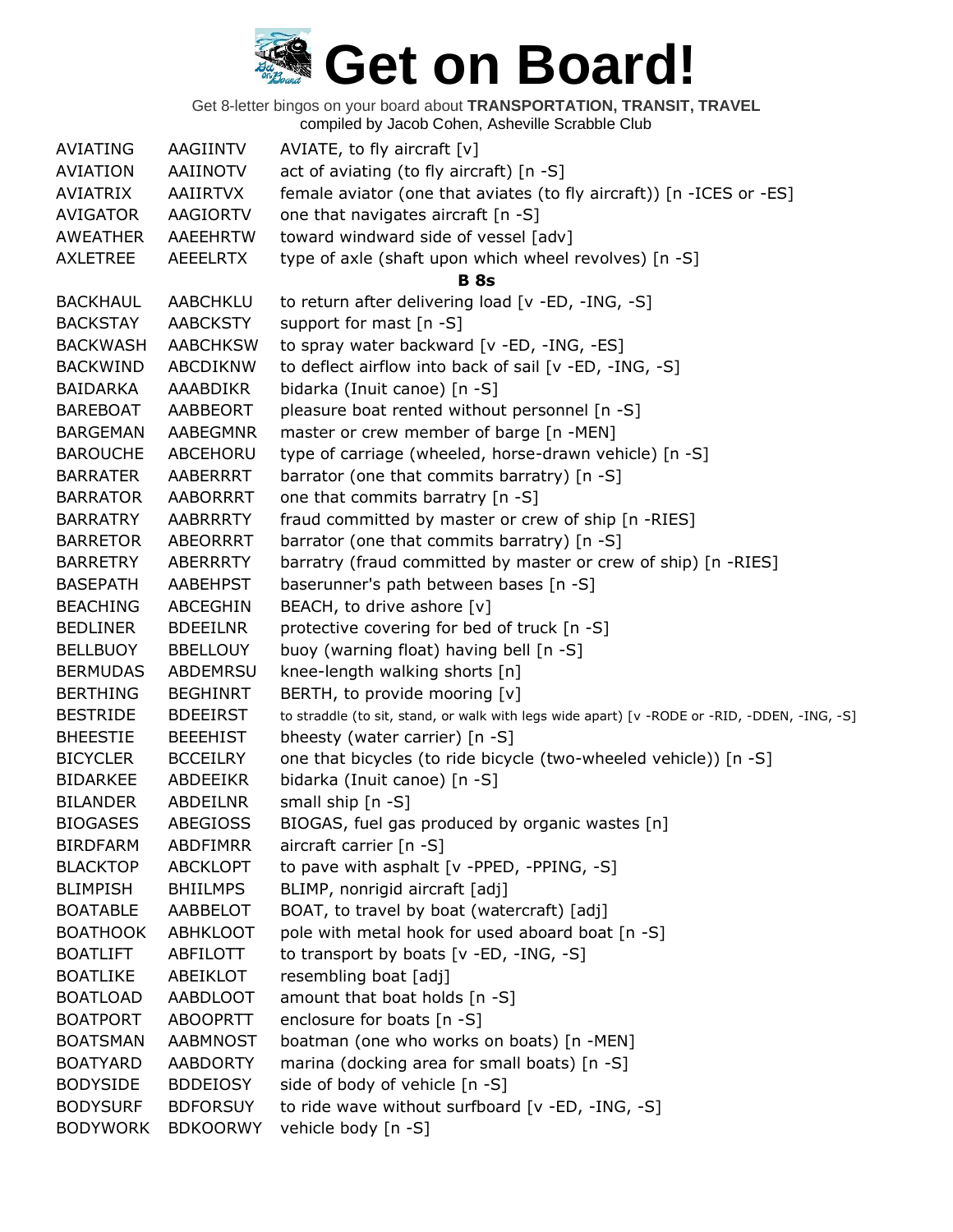| <b>BOLTROPE</b> | <b>BELOOPRT</b> | rope sewn to sail [n -S]                                                                    |
|-----------------|-----------------|---------------------------------------------------------------------------------------------|
| <b>BOWSPRIT</b> | <b>BIOPRSTW</b> | ship's spar [n -S]                                                                          |
| <b>BOXBOARD</b> | ABBDOORX        | stiff paperboard [n -S]                                                                     |
| <b>BRAILING</b> | ABGIILNR        | BRAIL, to haul in sail [v]                                                                  |
| <b>BRAKEMAN</b> | AABEKMNR        | trainman (railroad employee) [n -MEN]                                                       |
| <b>BREAMING</b> | ABEGIMNR        | BREAM, to clean ship's bottom [v]                                                           |
| <b>BRIDGING</b> | <b>BDGGIINR</b> | BRIDGE, to connect (to join together) [v]                                                   |
| <b>BRITZSKA</b> | <b>ABIKRSTZ</b> | britska (open carriage) [n -S]                                                              |
| <b>BROADWAY</b> | AABDORWY        | large main road [n -S]                                                                      |
| <b>BROUGHAM</b> | ABGHMORU        | type of carriage (wheeled, horse-drawn vehicle) [n -S]                                      |
| <b>BULKHEAD</b> | ABDEHKLU        | partition in ship [n -S]                                                                    |
| <b>BUNTLINE</b> | <b>BEILNNTU</b> | rope used to haul up sail [n -S]                                                            |
| <b>BUOYANCE</b> | ABCENOUY        | buoyancy (tendency to float) [n -S]                                                         |
| <b>BUOYANCY</b> | <b>ABCNOUYY</b> | tendency to float [n -CIES]                                                                 |
| <b>BYPASSED</b> | <b>ABDEPSSY</b> | BYPASS, to avoid by going around [v]                                                        |
| <b>BYPASSES</b> | <b>ABEPSSSY</b> | BYPASS, to avoid by going around [v]                                                        |
| <b>BYSTREET</b> | <b>BEERSTTY</b> | side street [n -S]                                                                          |
|                 |                 | C <sub>8s</sub>                                                                             |
| <b>CABOTAGE</b> | AABCEGOT        | coastal trade [n -S]                                                                        |
| <b>CABSTAND</b> | <b>AABCDNST</b> | place where cabs await hire [n -S]                                                          |
| <b>CAKEWALK</b> | <b>AACEKKLW</b> | to step stylishly [v -ED, -ING, -S]                                                         |
| <b>CALASHES</b> | <b>AACEHLSS</b> | CALASH, light carriage [n]                                                                  |
| <b>CALCRETE</b> | <b>ACCEELRT</b> | type of concrete made with calcium carbonate [n -S]                                         |
| <b>CAMELEER</b> | <b>ACEEELMR</b> | camel driver $[n - S]$                                                                      |
| <b>CAMSHAFT</b> | <b>AACFHMST</b> | shaft fitted with cams [n -S]                                                               |
| CANALING        | AACGILNN        | CANAL, to dig artificial waterway through [v]                                               |
| CANALISE        | <b>AACEILNS</b> | to canalize (to canal (dig artificial waterway through)) [v -D, -SING, -S]                  |
| CANALIZE        | AACEILNZ        | to canal (dig artificial waterway through) [-D, -ZING, -S]                                  |
| CANALLED        | <b>AACDELLN</b> | CANAL, to dig artificial waterway through [v]                                               |
| <b>CANALLER</b> | <b>AACELLNR</b> | freight boat [n -S]                                                                         |
| CANOEING        | ACEGINNO        | action or sport of paddling canoe [n -S] / CANOE, to paddle canoe (light, slender boat) [v] |
| CANOEIST        | <b>ACEINOST</b> | one who canoes [n -S]                                                                       |
| CANOEMAN        | <b>AACEMNNO</b> | canoeist (one who canoes) [n -MEN]                                                          |
| CANTERED        | <b>ACDEENRT</b> | CANTER, to ride horse at moderate pace [v]                                                  |
| <b>CARBURET</b> | ABCERRTU        | to combine chemically with carbon [v -ED, -TTED, -ING, -TTING, -S]                          |
| CARINATE        | AACEINRT        | shaped like keel of ship [adj]                                                              |
| <b>CARMAKER</b> | <b>AACEKMRR</b> | automobile manufacturer [n -S]                                                              |
| CARNIVAL        | <b>AACILNRV</b> | traveling amusement show [n -S]                                                             |
| <b>CAROCHES</b> | <b>ACCEHORS</b> | CAROCH, caroche (stately carriage) [n]                                                      |
| CARRIAGE        | AACEGIRR        | wheeled, horse-drawn vehicle [n -S]                                                         |
| CARRIOLE        | <b>ACEILORR</b> | cariole (small, open carriage) [n -S]                                                       |
| CARRYALL        | <b>AACLLRRY</b> | light covered carriage [n -S]                                                               |
| <b>CARRYING</b> | <b>ACGINRRY</b> | CARRY, to convey from one place to another [v]                                              |
| CARTABLE        | <b>AABCELRT</b> | CART, to convey in cart (two-wheeled vehicle) [adj]                                         |
| <b>CARTLOAD</b> | AACDLORT        | as much as cart can hold [n -S]                                                             |
| <b>CASTAWAY</b> | <b>AAACSTWY</b> | outcast (one that is cast out) [n -S]                                                       |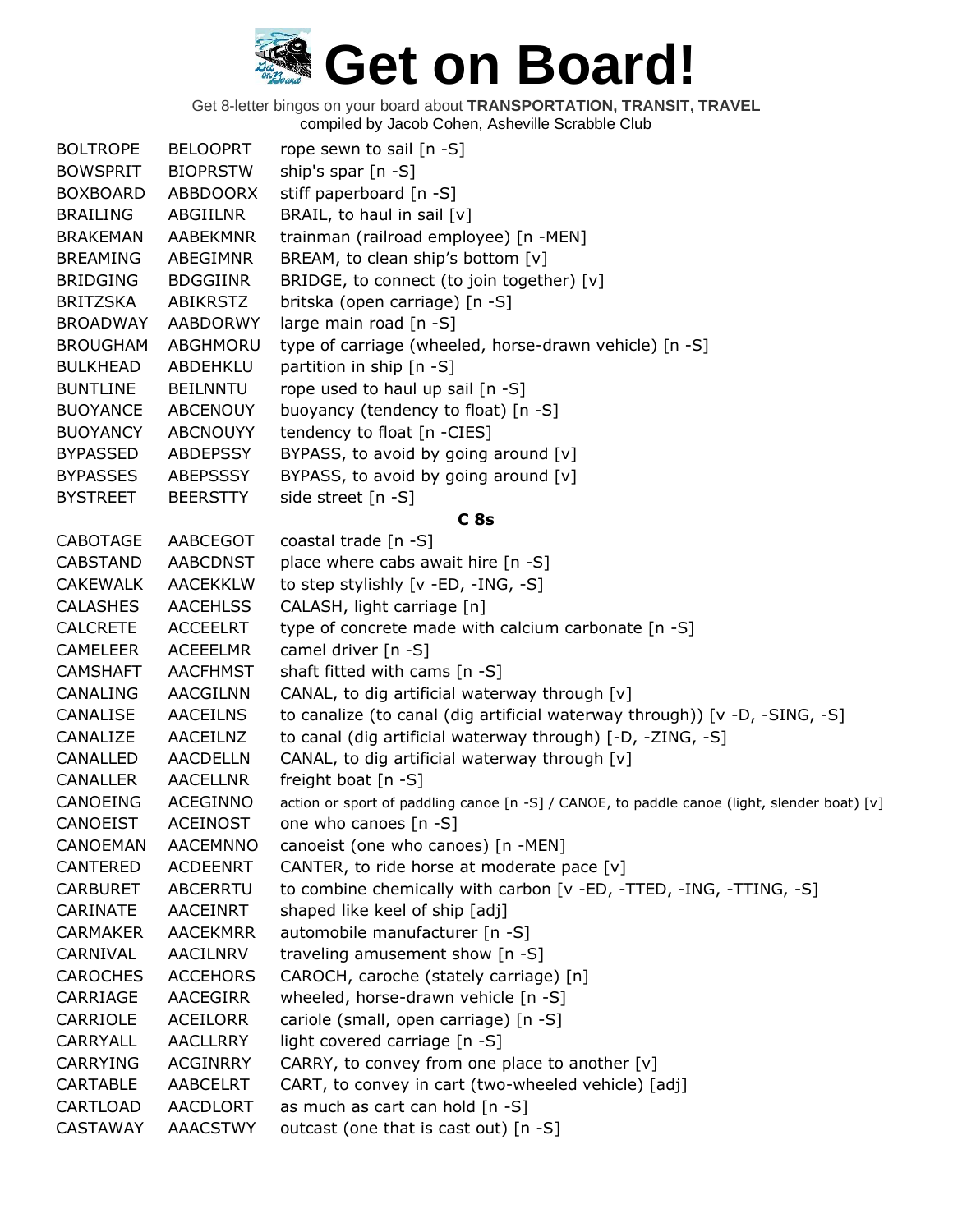Get 8-letter bingos on your board about **TRANSPORTATION, TRANSIT, TRAVEL** compiled by Jacob Cohen, Asheville Scrabble Club

CAULKING ACGIKLNU CAULK, to make seams of ship watertight [v] / material used to caulk [n -S] CAUSEWAY AACESUWY to build causeway (raised roadway) over [v -ED, -ING, -S] CAVALERO AACELORV horseman (one who rides horse) [n -S] CHANTIES ACEHINST CHANTY, chantey (sailor's song) [n] CHINCHED CCDEHHIN CHINCH, to chinse (to fill seams in boat or cabin)  $[v]$ CHINCHES CCEHHINS CHINCH, to chinse (to fill seams in boat or cabin)  $[v]$ CHINSING CGHIINNS CHINSE, to fill seams in boat or cabin [v] CITIFIED CDEFIIIT CITIFY, to urbanize [v] / having customs and manners of city people [adj] CITIFIES CEFIIIST CITIFY, to urbanize [v] CLARENCE ACCEELNR closed carriage [n -S] CLEARWAY AACELRWY road on which stopping is not permitted [n -S] CLOMPING CGILMNOP CLOMP, to walk heavily and clumsily [v] CLOSABLE ABCELLOS CLOSE, to block against entry or passage [adj] CLUBHAUL ABCHLLUU to put vessel about [v -ED, -ING, -S] COACHMAN AACCHMNO one who drives coach or carriage [n -MEN] COALHOLE ACEHLLOO compartment for storing coal [n -S] COALSHED ACDEHLOS shed for storing coal [n -S] COALYARD AACDLORY yard for storing coal [n -S] COCKBILL BCCIKLLO to raise yardarm on ship [v -ED, -ING, -S] COCKBOAT ABCCKOOT small boat [n -S] CODRIVER CDEIORRV one who takes turns driving vehicle [n -S] CONTRAIL ACILNORT visible trail of water vapor from aircraft [n -S] CONVEYED CDEENOVY CONVEY, to transport [v] CONVEYER CEENORVY one that conveys (to transport) [n -S] CONVEYOR CENOORVY conveyer (one that conveys (to transport)) [n -S] CONVOYED CDENOOVY CONVOY, to escort (to accompany (to go with as companion)) [v] CORDELLE CDEELLOR to tow boat with cordelle (towrope) [v -D, -LLING, -S] CORDUROY CDOORRUY to build type of road [v -ED, -ING, -S] CORDWOOD CDDOOORW wood used for fuel [n -S] CORNICHE CCEHINOR road built along cliff [n -S] CORVETTE CEEORTTV small, swift warship [n -S] COXSWAIN ACINOSWX director of crew of racing boat [n -S] CRASHING ACGHINRS CRASH, to collide noisily [v] CRAWLWAY AACLRWWY small, low tunnel [n -S] CREWLESS CEELRSSW being without any crewmen [adj] CREWMATE ACEEMRTW fellow crewman [n -S] CROSSARM ACMORRSS horizontal bar [n -S] CROSSBAR ABCORRSS to fasten with crossarms [v -RRED, -RRING, -S] CROSSPLY CLOPRSSY having layers of fabric with cords lying crosswise in tire [adj] CROSSTIE CEIORSST traverse beam [n -S] CROSSWAY ACORSSWY road that crosses another road [n -S] CRUISIER CEIIRRSU CRUISY, frequented by homosexuals seeking partners [adj] CRUISING CGIINRSU act of driving around in search of fun [n -S] / CRUISE, to sail about touching at several ports [v] CUMBERED BCDEEMRU CUMBER, to hinder (to impede (to obstruct progress of))  $[v]$ CUMBERER BCEEMRRU one that cumbers (to hinder (to impede (to obstruct progress of) [n -S] CURBSIDE BCDEIRSU side of pavement bordered by curbing [n -S]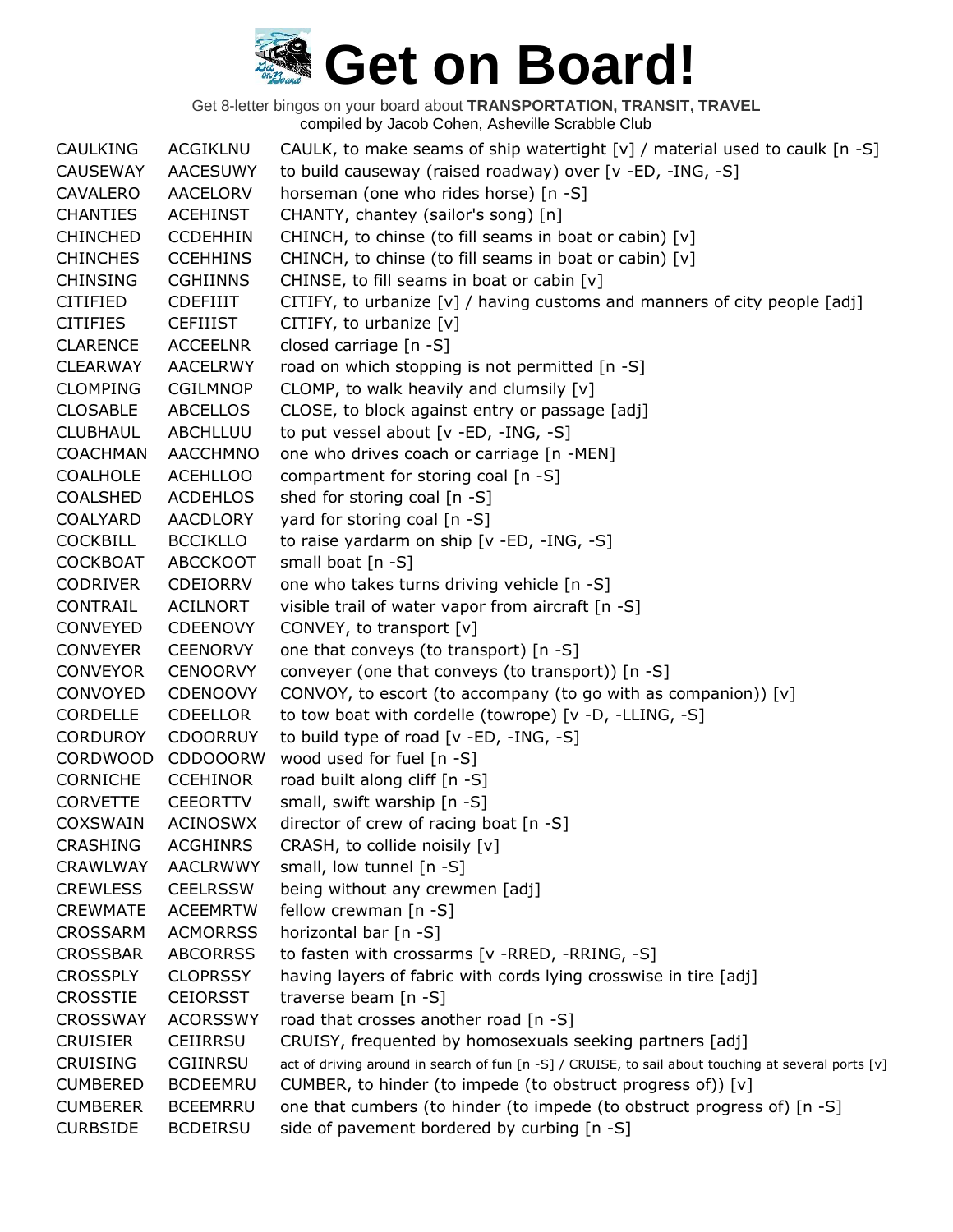Get 8-letter bingos on your board about **TRANSPORTATION, TRANSIT, TRAVEL** compiled by Jacob Cohen, Asheville Scrabble Club

CURRICLE CCEILRRU light carriage [n -S] CUTWATER ACERTTUW front part of ship's prow [n -S] CYCLECAR ACCCELRY type of motor vehicle [n -S] CYCLEWAY ACCELWYY bikeway (route for bikes) [n -S] **D 8s** DAHABEAH AAABDEHH large passenger boat [n -S] DAHABIAH AAABDHHI dahabeah (large passenger boat) [n -S] DAHABIEH AABDEHHI dahabeah (large passenger boat) [n -S] DAHABIYA AAABDHIY dahabeah (large passenger boat) [n -S] DANDERED ADDDEENR DANDER, to stroll (to walk in leisurely manner) [v] DEADHEAD AADDDEEH to travel without freight [v -ED, -ING, -S] DEADWOOD ADDDEOOW reinforcement in ship's keel [n -S] DEBARKED ABDDEEKR DEBARK, to unload from ship [v] DEBOUCHE BCDEEHOU opening for passage of troops [n -S] DECKHAND ACDDEHKN seaman who performs manual duties [n -S] DECLUTCH CCDEHLTU to disengage clutch (coupling mechanism) of motor vehicle [v -ED, -ING, -ES] DECOUPLE CDEELOPU to disconnect [v -D, -LING, -S] DEFUELED DDEEEFLU DEFUEL, to remove fuel from [v] DELIVERY DEEILRVY act of delivering (to take to intended recipient) [n -RIES] DEMASTED ADDEEMST DEMAST, to strip masts from [v] DERAILED ADDEEILR DERAIL, to run off rails of track [v] DETOURED DDEEORTU DETOUR, to take indirect route [v] DIAPHONE ADEHINOP low-pitched foghorn [n -S] DINGHIES DEGHIINS DINGHY, small boat [n] DISPATCH ACDHIPST to send off with speed [v -ED, -ING, -S] DIVEBOMB BBDEIMOV to drop bombs on target from diving airplane [v -ED, -ING, -S] DOCKHAND ACDDHKNO docker (dock worker) [n -S] DOCKLAND ACDDKLNO part of port occupied by docks (wharf) [n -S] DOCKSIDE CDDEIKOS area adjacent to dock [n -S] DOCKYARD ACDDKORY shipyard [n -S] DODDERED DDDDEEOR DODDER, to totter (to walk unsteadily) [v] DODDERER DDDEEORR one that dodders (to totter (to walk unsteadily)) [n -S] DOGFIGHT DFGGHIOT to engage in aerial battle [v -FOUGHT, -ING, -S] DOGWATCH ACDGHOTW short period of watch duty on ship [n -ES] DOLLYING DGILLNOY DOLLY, to move on wheeled platform [v] DOWNHAUL ADHLNOUW rope for hauling down sails [n -S] DRAGSTER ADEGRRST vehicle used in drag racing [n -S] DRIVABLE ABDEILRV DRIVE, to urge or propel forward [adj] DRIVEWAY ADEIRVWY private road providing access to building [n -S] DROPHEAD ADDEHOPR convertible car [n -S] DROSKIES DEIKORSS DROSKY, droshky (open carriage) [n] DUCKWALK ACDKKLUW to walk in squatting position [v -ED, -ING, -S] DUCTLESS CDELSSTU being without duct (tubular passage) [adj] DUCTWORK CDKORTUW system of ducts [n] DUMPCART ACDMPRTU type of cart [n -S] DUSTCART ACDRSTTU garbage truck [n -S]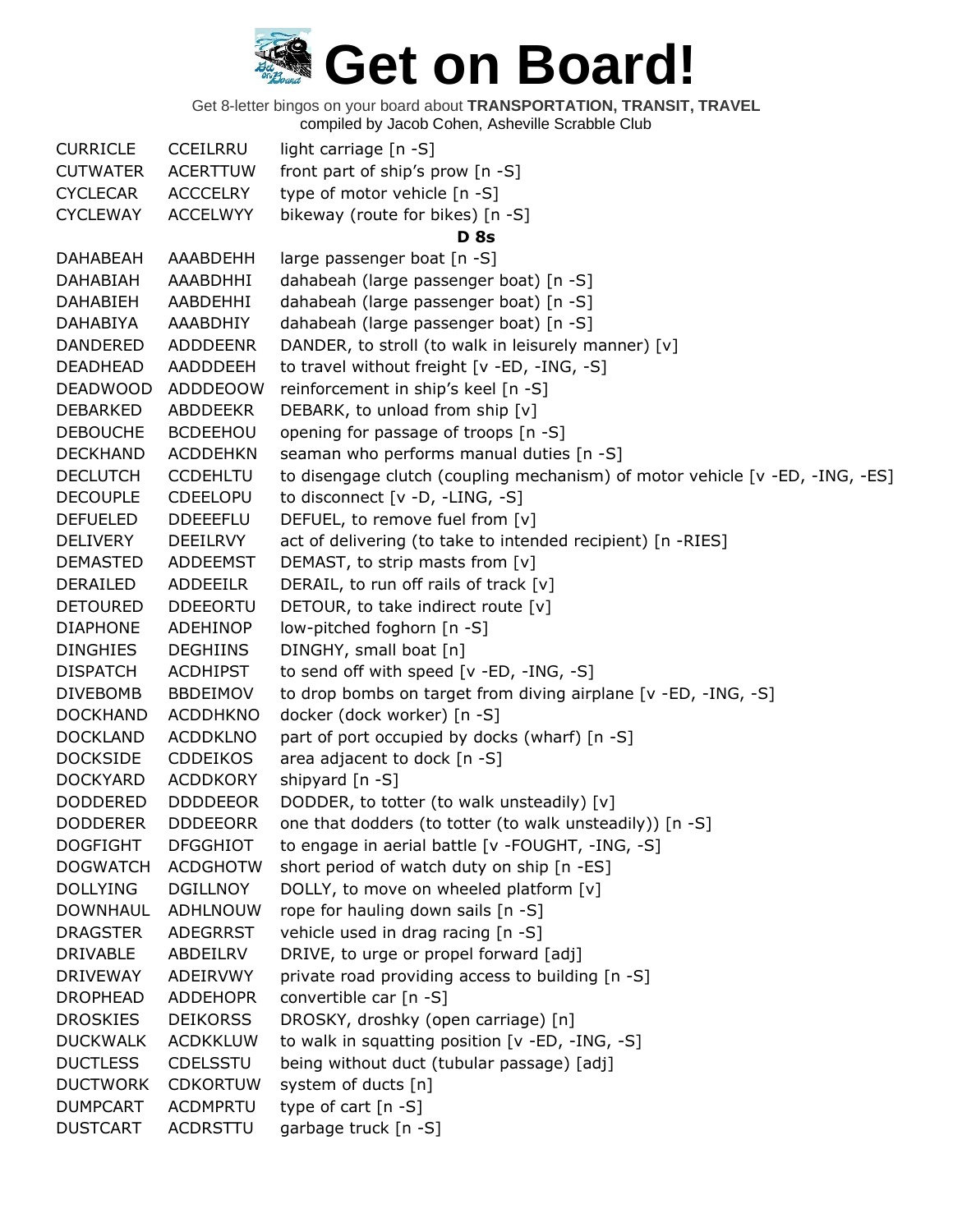

Get 8-letter bingos on your board about **TRANSPORTATION, TRANSIT, TRAVEL**

compiled by Jacob Cohen, Asheville Scrabble Club

| <b>DUTIABLE</b> | ABDEILTU        | subject to import tax [adj]                                                     |
|-----------------|-----------------|---------------------------------------------------------------------------------|
|                 |                 | E <sub>8s</sub>                                                                 |
| <b>EARTHMAN</b> | AAEHMNRT        | person from planet earth [n -MEN]                                               |
| <b>ECONOBOX</b> | <b>BCENOOOX</b> | small economical car [n -ES]                                                    |
| <b>ELEVATED</b> | <b>ADEEELTV</b> | railway that operates on raised structure [n -S]                                |
| <b>ELEVATOR</b> | <b>AEELORTV</b> | one that elevates (to raise (to move to higher position)) [n -S]                |
| EMIGRANT        | <b>AEGIMNRT</b> | one that emigrates (to leave one country or region to settle in another) [n -S] |
| <b>EMIGRATE</b> | AEEGIMRT        | to leave one country or region to settle in another [v -D, -TING, -S]           |
| <b>ENGINEER</b> | <b>EEEGINNR</b> | to carry through or manage by contrivance [v -D, -ING, -S]                      |
| <b>ENTRYWAY</b> | <b>AENRTWYY</b> | passage serving as entrance [n -S]                                              |
| <b>EQUIPAGE</b> | AEEGIPQU        | carriage (wheeled, horse-drawn vehicle) [n -S]                                  |
| <b>EXPLORER</b> | <b>EELOPRRX</b> | one that explores (to travel through for purpose of discovery) [n -S]           |
| <b>EXPORTED</b> | <b>DEEOPRTX</b> | EXPORT, to send to other countries for commercial purposes [v]                  |
| <b>EXPORTER</b> | <b>EEOPRRTX</b> | one that exports (to send to other countries for commercial purposes) [n -S]    |
|                 |                 | <b>F</b> 8s                                                                     |
| <b>FAIRLEAD</b> | <b>AADEFILR</b> | device used to hold ship's rigging in place [n -S]                              |
| <b>FALTBOAT</b> | AABFLOTT        | collapsible boat resembling kayak [n -S]                                        |
| <b>FARRIERY</b> | AEFIRRRY        | trade of farrier (one that shoes horses) [n -RIES]                              |
| <b>FASTBACK</b> | <b>AABCFKST</b> | type of automobile roof [n -S]                                                  |
| <b>FEDEXING</b> | <b>DEEFGINX</b> | FEDEX, to send by Federal Express [v]                                           |
| <b>FENDERED</b> | <b>DDEEEFNR</b> | FENDER, metal guard over wheel of motor vehicle [adj]                           |
| <b>FERRIAGE</b> | <b>AEEFGIRR</b> | transportation by ferry [n -S]                                                  |
| <b>FERRYING</b> | <b>EFGINRRY</b> | FERRY, to transport by ferry (type of boat) [v]                                 |
| <b>FERRYMAN</b> | <b>AEFMNRRY</b> | one who operates ferry [n -MEN]                                                 |
| <b>FIREBOAT</b> | ABEFIORT        | bot equipped with firefighting apparatus [n -S]                                 |
| <b>FIREHOSE</b> | <b>EEFHIORS</b> | hose used by firefighters [-S]                                                  |
| <b>FIREREEL</b> | <b>EEEFILRR</b> | fire engine $[n -S]$                                                            |
| <b>FIREROOM</b> | <b>EFIMOORR</b> | room containing ship's boilers [n -S]                                           |
| <b>FIRESHIP</b> | <b>EFHIIPRS</b> | burning ship sent among enemy's ships [n -S]                                    |
| <b>FIREWALL</b> | AEFILLRW        | computer component that prevents unauthorized access to data [n -S]             |
| <b>FIREWOOD</b> | <b>DEFIOORW</b> | wood used as fuel [n -S]                                                        |
| <b>FISHBOAT</b> | <b>ABFHIOST</b> | watercraft used for fishing [n -S]                                              |
| <b>FISHTAIL</b> | <b>AFHIILST</b> | to have rear end of moving vehicle slide from side to side [v -ED, -ING, -S]    |
| <b>FLAGSHIP</b> | <b>AFGHILPS</b> | ship bearing flag of fleet [n -S]                                               |
| <b>FLAMEOUT</b> | <b>AEFLMOTU</b> | failure of jet engine in flight [n -S]                                          |
| <b>FLAPERON</b> | <b>AEFLNOPR</b> | airfoil that functions as flap and aileron [n -S]                               |
| <b>FLATBOAT</b> | AABFLOTT        | flat-bottomed boat [n -S]                                                       |
| <b>FLATFOOT</b> | <b>AFFLOOTT</b> | to walk with dragging gait [v -ED, -ING, -S]                                    |
| <b>FLEXWING</b> | <b>EFGILNWX</b> | collapsible fabric wing used in hang gliders [n -S]                             |
| <b>FLOORPAN</b> | <b>AFLNOOPR</b> | bottom part of interior of motor vehicle [n -S]                                 |
| <b>FLOTILLA</b> | AFILLLOT        | fleet of ships $[n -S]$                                                         |
| <b>FOGBOUND</b> | <b>BDFGNOOU</b> | surrounded by fog [adj]                                                         |
| <b>FOGLIGHT</b> | <b>FGGHILOT</b> | motor-vehicle light used in foggy conditions [n -S]                             |
| <b>FOLDBOAT</b> | <b>ABDFLOOT</b> | faltboat (collapsible boat resembling kayak) [n -S]                             |
| <b>FOOTPACE</b> | <b>ACEFOOPT</b> | walking pace [n -S]                                                             |
| <b>FOOTPATH</b> | <b>AFHOOPTT</b> | path for pedestrians [n -S]                                                     |
|                 |                 |                                                                                 |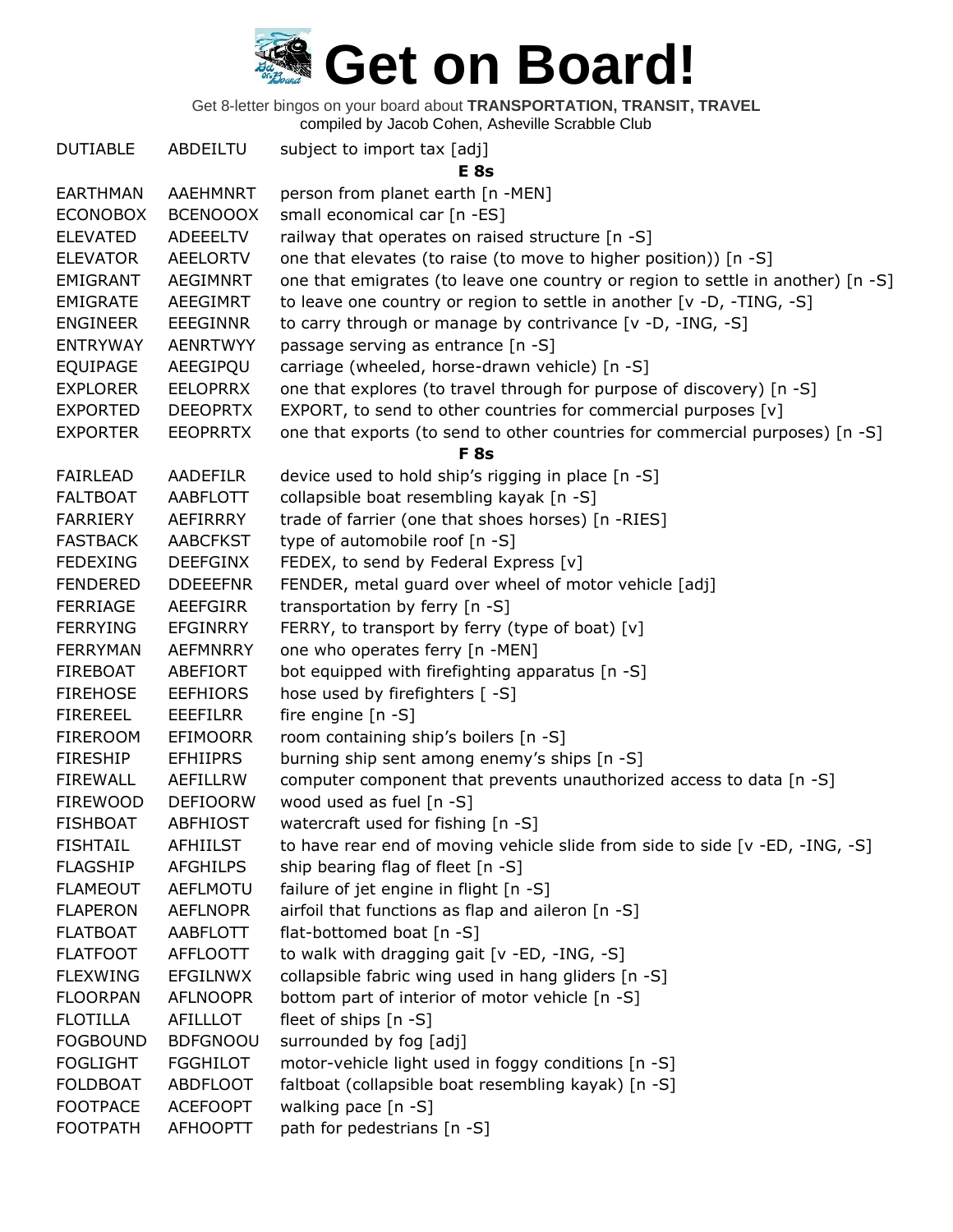Get 8-letter bingos on your board about **TRANSPORTATION, TRANSIT, TRAVEL**

compiled by Jacob Cohen, Asheville Scrabble Club

| <b>FOOTROPE</b> | <b>EFOOOPRT</b> | rope used in sailing [n -S]                                                                   |
|-----------------|-----------------|-----------------------------------------------------------------------------------------------|
| <b>FOOTWELL</b> | <b>EFLLOOTW</b> | space for feet in motor vehicle [n -S]                                                        |
| <b>FOREBODY</b> | <b>BDEFOORY</b> | forward part of ship [n -DIES]                                                                |
| <b>FOREBOOM</b> | <b>BEFMOOOR</b> | boom of ship's foremast [n -S]                                                                |
| <b>FOREDECK</b> | <b>CDEEFKOR</b> | forward part of ship's deck [n -S]                                                            |
| <b>FOREMAST</b> | <b>AEFMORST</b> | forward mast of ship [n -S]                                                                   |
| <b>FOREPEAK</b> | <b>AEEFKOPR</b> | forward part of ship's hold [n -S]                                                            |
| <b>FORESAIL</b> | <b>AEFILORS</b> | lowest sail on foremast [n -S]                                                                |
| <b>FORESTAY</b> | <b>AEFORSTY</b> | wire or rope used to support foremast [n -S]                                                  |
| <b>FOREYARD</b> | <b>ADEFORRY</b> | lowest yard on foremast of ship [n -S]                                                        |
| <b>FORKLIFT</b> | <b>FFIKLORT</b> | to raise or transport by means of forklift (machine with projecting prongs) [v -ED, -ING, -S] |
| <b>FRACKING</b> | <b>ACFGIKNR</b> | injection of fluid into shale beds in order to free up petroleum reserves) [v]                |
| <b>FRANKING</b> | <b>AFGIKNNR</b> | FRANK, to mark (piece of mail) for free delivery [v]                                          |
| <b>FREERIDE</b> | <b>DEEEFIRR</b> | type of snowboard [n -S]                                                                      |
| <b>FUELLING</b> | <b>EFGILLNU</b> | FUEL, to provide with fuel (material used to produce energy) [v]                              |
| <b>FUELWOOD</b> | <b>DEFLOOUW</b> | firewood (wood used as fuel) [n -S]                                                           |
| <b>FUSELAGE</b> | <b>AEEFGLSU</b> | body of airplane [n -S]                                                                       |
|                 |                 | G <sub>8s</sub>                                                                               |
| <b>GALLEASS</b> | <b>AAEGLLSS</b> | large war galley [n -ES]                                                                      |
| <b>GALLIASS</b> | <b>AAGILLSS</b> | galleass (large war galley) [n -ES]                                                           |
| <b>GALLOPED</b> | <b>ADEGLLOP</b> | GALLOP, to ride horse at full speed [v]                                                       |
| <b>GALLOPER</b> | <b>AEGLLOPR</b> | one that gallops (to ride horse at full speed) [n -S]                                         |
| <b>GANTLINE</b> | <b>AEGILNNT</b> | rope on ship $[n - S]$                                                                        |
| <b>GANTRIES</b> | <b>AEGINRST</b> | GANTRY, structure for supporting railroad signals [n]                                         |
| <b>GARAGING</b> | AAGGGINR        | GARAGE, to put in garage (car shelter) [v]                                                    |
| <b>GARBOARD</b> | AABDGORR        | plank on ship's bottom [n -S]                                                                 |
| <b>GASOLENE</b> | <b>AEEGLNOS</b> | gasoline (liquid fuel) [n -S]                                                                 |
| <b>GASOLINE</b> | <b>AEGILNOS</b> | liquid fuel [n -S]                                                                            |
| <b>GAUNTLET</b> | AEGLNTTU        | to gantlet (to overlap railroad tracks) [v -ED, -ING, -S]                                     |
| <b>GENNAKER</b> | AEEGKNNR        | spinnaker sail [n -S]                                                                         |
| <b>GEOPROBE</b> | <b>BEEGOOPR</b> | spacecraft for exploring space near earth [n -S]                                              |
| <b>GHARRIES</b> | <b>AEGHIRRS</b> | GHARRY, carriage used in India [n]                                                            |
| <b>GILLYING</b> | <b>GGIILLNY</b> | GILLY, to transport on type of wagon [v]                                                      |
| <b>GLOVEBOX</b> | <b>BEGLOOVX</b> | small compartment in dashboard of vehicle [n -ES]                                             |
| <b>GRADIENT</b> | <b>ADEGINTR</b> | rate of inclination [n -S]                                                                    |
| <b>GRAPLINE</b> | <b>AEGILNPR</b> | graplin (grapnel (type of anchor) [n -S]                                                      |
| <b>GRIDLOCK</b> | <b>CDGIKLOR</b> | to bring to standstill [v -ED, -ING, -S]                                                      |
| <b>GUIDEWAY</b> | ADEGIUWY        | track for controlling line of motion of something [n -S]                                      |
| <b>GUNKHOLE</b> | <b>EGHKLNOU</b> | to make series of short boat trips [v -D, -LING, -S]                                          |
|                 |                 | <b>H</b> 8s                                                                                   |
| HALLIARD        | AADHILLR        | halyard (line used to hoist sail) [n -S]                                                      |
| <b>HANDCART</b> | <b>AACDHNRT</b> | cart pushed by hand [n -S]                                                                    |
| <b>HANGARED</b> | AADEGHNR        | HANGAR, to place in aircraft shelter [v]                                                      |
| <b>HARBORED</b> | <b>ABDEHORR</b> | HARBOR, to shelter [v]                                                                        |
| <b>HARBORER</b> | ABEHORRR        | one that harbors (to shelter) [n -S]                                                          |
| <b>HARDBOOT</b> | <b>ABDHOORT</b> | horseman (one who rides horse) [n -S]                                                         |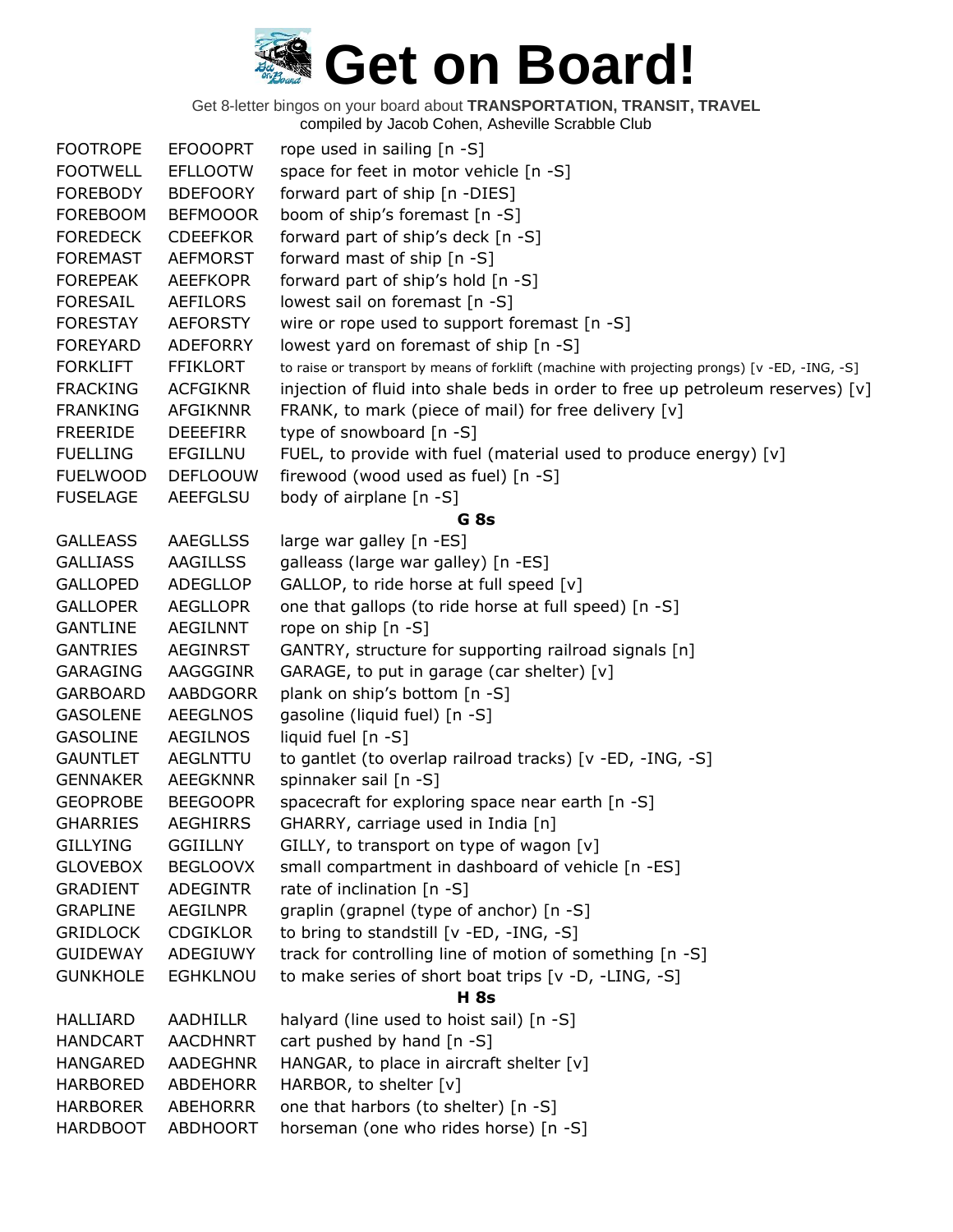| <b>HATCHWAY</b> | <b>AACHHTWY</b> | opening in deck of ship [n -S]                                        |
|-----------------|-----------------|-----------------------------------------------------------------------|
| HAULYARD        | <b>AADHLRUY</b> | halyard (line used to hoist sail) [n -S]                              |
| <b>HEADLAMP</b> | AADEHLMP        | light on front of car [n -S]                                          |
| <b>HEADRACE</b> | <b>AACDEEHR</b> | water channel [n -S]                                                  |
| HEADSAIL        | AADEHILS        | type of sail $[n -S]$                                                 |
| <b>HEADSTAY</b> | <b>AADEHSTY</b> | support for ship's foremast [n -S]                                    |
| <b>HEADWIND</b> | ADDEHINW        | oncoming wind [n -S]                                                  |
| <b>HEARSING</b> | <b>AEGHINRS</b> | HEARSE, to transport in hearse (vehicle for conveying corpses) [v]    |
| <b>HEDGEHOP</b> | <b>DEEGHHOP</b> | to fly near ground [v -PPED, -PPING, -S]                              |
| HELICOPT        | <b>CEHILOPT</b> | to travel by helicopter [v -ED, -ING, -S]                             |
| <b>HELILIFT</b> | EFHIILLT        | to transport by helicopter [v -ED, -ING, -S]                          |
| <b>HELIPORT</b> | <b>EHILOPRT</b> | airport for helicopters [n -S]                                        |
| <b>HELISTOP</b> | <b>EHILOPST</b> | heliport (airport for helicopters) [n -S]                             |
| <b>HELITACK</b> | <b>ACEHIKLT</b> | use of helicopters to fight forest fires [n -S]                       |
| <b>HELMLESS</b> | <b>EEHLLMSS</b> | lacking helm (steering system) [adj]                                  |
| <b>HELMSMAN</b> | <b>AEHLMMNS</b> | one that steers ship [n -MEN]                                         |
| <b>HIGHJACK</b> | <b>ACGHHIJK</b> | to hijack (to seize vehicle while in transit) [v -ED, -ING, -S]       |
| HIGHROAD        | <b>ADGHHIOR</b> | highway (main road) [n -S]                                            |
| HIJACKED        | <b>ACDEHIJK</b> | HIJACK, to seize vehicle while in transit [v]                         |
| <b>HIJACKER</b> | <b>ACEHIJKR</b> | one that hijacks (to seize vehicle while in transit) [n -S]           |
| <b>HIRPLING</b> | <b>GHIILNPR</b> | HIRPLE, to limp (to walk lamely) [v]                                  |
| <b>HOBBLING</b> | <b>BBGHILNO</b> | HOBBLE, to limp (to walk lamely) [v]                                  |
| <b>HOMEPORT</b> | <b>EHMOOPRT</b> | to assign ship to port [v -ED, -ING, -S]                              |
| <b>HOPPLING</b> | <b>GHILNOPP</b> | HOPPLE, to hobble (to limp (to walk lamely)) [v]                      |
| <b>HORSEBOX</b> | <b>BEHOORSX</b> | closed vehicle for transporting horses [n -ES]                        |
| <b>HORSECAR</b> | <b>ACEHORRS</b> | streetcar drawn by horse [n -S]                                       |
| <b>HORSEMAN</b> | <b>AEHMNORS</b> | one who rides horse [n -MEN]                                          |
| <b>HOSTELED</b> | <b>DEEHLOST</b> | HOSTEL, to stay at inns overnight while traveling [v]                 |
| <b>HOSTELER</b> | <b>EEHLORST</b> | innkeeper [n -S]                                                      |
| <b>HOSTELRY</b> | <b>EHLORSTY</b> | inn [n -RIES]                                                         |
| <b>HOTBOXES</b> | <b>BEHOOSTX</b> | HOTBOX, overheated bearing of railroad car [n]                        |
| <b>HOTELDOM</b> | <b>DEHLMOOT</b> | hotels and hotel workers [n -S]                                       |
| <b>HOTELIER</b> | <b>EEHILORT</b> | hotel manager [n -S]                                                  |
| <b>HOTELMAN</b> | <b>AEHLMNOT</b> | hotelier (hotel manager) [n -MEN]                                     |
| <b>HUCKSTER</b> | <b>CEHKRSTU</b> | to peddle (to travel about selling wares) [v -ED, -ING, -S]           |
| <b>HYDROSKI</b> | <b>DHIKORSY</b> | plate attached to seaplane to facilitate takeoffs and landings [n -S] |
| <b>HYPERGOL</b> | <b>EGHLOPRY</b> | rocket fuel [n -S]                                                    |
|                 |                 | I8s                                                                   |
| <b>ICEKHANA</b> | AACEHIKN        | automotive event held on frozen lake [n -S]                           |
| <b>IMPORTED</b> | <b>DEIMOPRT</b> | IMPORT, to bring into country from abroad [v]                         |
| <b>IMPORTER</b> | <b>EIMOPRRT</b> | one that imports (to bring into country from abroad) [n -S]           |
| <b>IMPOSTED</b> | <b>DEIMOPST</b> | IMPOST, to determine customs duties [v]                               |
| <b>INFLIGHT</b> | <b>FGHIILNT</b> | done during air voyage [adj]                                          |
| <b>INHAULER</b> | AEHILNRU        | inhaul (line for bringing in sail) [n -S]                             |
| <b>IRONCLAD</b> | <b>ACDILNOR</b> | armored warship [n -S]                                                |
|                 |                 | J <sub>8s</sub>                                                       |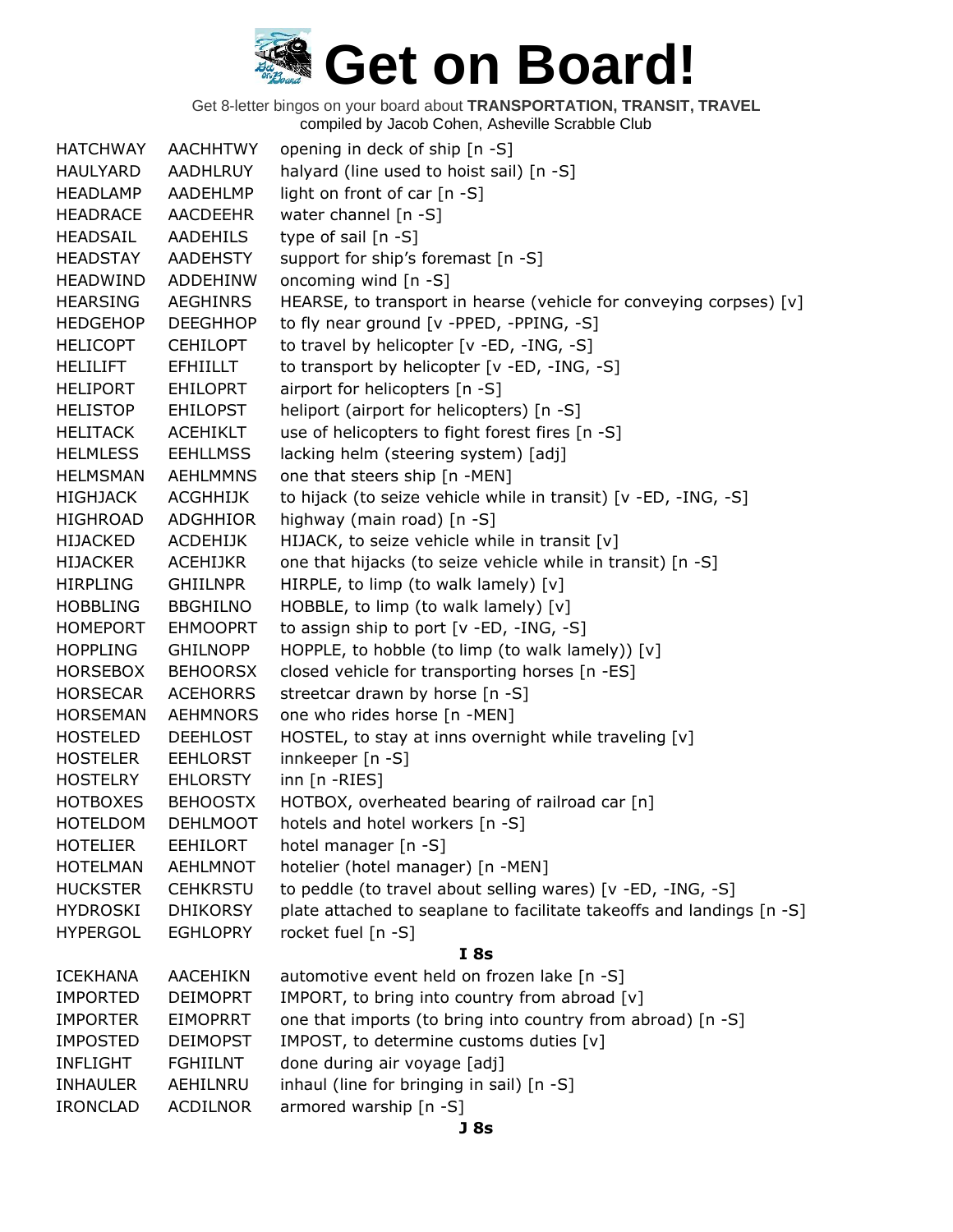Get 8-letter bingos on your board about **TRANSPORTATION, TRANSIT, TRAVEL**

compiled by Jacob Cohen, Asheville Scrabble Club

| <b>JACKSTAY</b> | <b>AACJKSTY</b>             | rope of ship [n -S]                                                                       |
|-----------------|-----------------------------|-------------------------------------------------------------------------------------------|
| <b>JALOPIES</b> | <b>AEIJLOPS</b>             | JALOPY, decrepit car [n]                                                                  |
| <b>JERRICAN</b> | <b>ACEIJNRR</b>             | jerrycan (fuel container) [n -S]                                                          |
| <b>JERRYCAN</b> | <b>ACEJNRRY</b>             | fuel container [n -S]                                                                     |
| <b>JETLINER</b> | <b>EEIJLNRT</b>             | type of aircraft (any machine or device capable of flying) [n -S]                         |
| <b>JETTISON</b> | <b>EIJNOSTT</b>             | to cast overboard [v -ED, -ING, -S]                                                       |
| <b>JETWAYS</b>  | <b>AEJSTWY</b>              | JETWAY, telescoping corridor that extends from airport terminal to aircraft-trademark [n] |
| <b>JOHNBOAT</b> | <b>ABHJNOOT</b>             | narrow square-ended boat [n -S]                                                           |
| <b>JOYRIDER</b> | <b>DEIJORRY</b>             | one that joyrides (to take automobile ride for pleasure) [n -S]                           |
| <b>JOYSTICK</b> | <b>CIJKOSTY</b>             | control stick in airplane [n -S]                                                          |
|                 |                             | K <sub>8s</sub>                                                                           |
| KAMIKAZE        | AAEIKKMZ                    | plane to be flown in suicide crash on target [n -S]                                       |
| <b>KAYAKING</b> | AAGIKKNY                    | act or skill of managing kayak [n -S] / KAYAK, to travel in kayak (Inuit canoe) [v]       |
| <b>KEELBOAT</b> | ABEEKLOT                    | freight boat [n -S]                                                                       |
| <b>KEELLESS</b> | <b>EEEKLLSS</b>             | having no keel (main structural part of ship) [adj]                                       |
| <b>KEROSENE</b> | <b>EEEKNORS</b>             | fuel oil [n -S]                                                                           |
| <b>KEROSINE</b> | <b>EEIKNORS</b>             | kerosene (fuel oil) [n -S]                                                                |
| KINGBOLT        | <b>BGIKLNOT</b>             | kingpin (central bolt connecting axle to vehicle) [n -S]                                  |
| KITELIKE        | EEIIKKLT                    | resembling kite (light, covered frame flown in wind) [adj]                                |
|                 |                             | <b>L</b> 8s                                                                               |
| LADENING        | ADEGILNN                    | LADEN, to lade (to load with cargo) $[v]$                                                 |
| <b>LAKEPORT</b> | <b>AEKLOPRT</b>             | city located on shore of lake [n -S]                                                      |
| <b>LAMPPOST</b> | <b>ALMOPPST</b>             | post supporting street light [n -S]                                                       |
| <b>LANCHING</b> | <b>ACGHILNN</b>             | LANCH, to haul boat over ice $[v]$                                                        |
| LANGRAGE        | AAEGGLNR                    | shot formerly used in naval warfare [n -S]                                                |
| LARBOARD        | AABDLORR                    | left-hand side of ship [n -S]                                                             |
| <b>LATEENER</b> | <b>AEEELNRT</b>             |                                                                                           |
| LAVEERED        |                             | lateen (sailing vessel) [n -S]                                                            |
| <b>LEADSMAN</b> | ADEEELRV<br><b>AADELMNS</b> | LAVEER, to sail against wind $[v]$<br>seaman who measures depth of water [n -MEN]         |
| LEEBOARD        |                             | board attached to sailing vessel to prevent leeway [n -S]                                 |
|                 | ABDEELOR                    | life preserver shaped like belt [n -S]                                                    |
| <b>LIFEBELT</b> | <b>BEEFILLT</b>             |                                                                                           |
| <b>LIFEBOAT</b> | ABEFILOT                    | small rescue boat [n -S]                                                                  |
| <b>LIFEBUOY</b> | <b>BEFILOUY</b>             | life preserver shaped like ring [n -S]                                                    |
| <b>LIFTGATE</b> | AEFGILTT                    | rear panel on station wagon that opens upward [n -S]                                      |
| <b>LOADABLE</b> | AABDELLO                    | LOAD, to place in or on means of conveyance [adj]                                         |
| <b>LOCOMOTE</b> | <b>CELMOOOT</b>             | to move about $[v -D, -TING, -S]$                                                         |
| <b>LONGBOAT</b> | <b>ABGLNOOT</b>             | largest boat carried by sailing vessel [n -S]                                             |
| LONGERON        | <b>EGLNNOOR</b>             | longitudinal support of airplane [n -S]                                                   |
| LONGSHIP        | <b>GHILNOPS</b>             | medieval ship [n -S]                                                                      |
| LOWRIDER        | <b>DEILORRW</b>             | car having lowered suspension [n -s]                                                      |
|                 |                             | <b>M</b> 8s                                                                               |
| MAINMAST        | AAIMMNST                    | principal mast of vessel [n -S]                                                           |
| MAINSAIL        | <b>AAIILMNS</b>             | principal sail of vessel [n -S]                                                           |
| MAINSTAY        | <b>AAIMNSTY</b>             | principal support [n -S]                                                                  |
| <b>MAKEFAST</b> | <b>AAEFKMST</b>             | object to which boat is tied [n -S]                                                       |
| MALAMUTE        | AAELMMTU                    | Alaskan sled dog [n -S]                                                                   |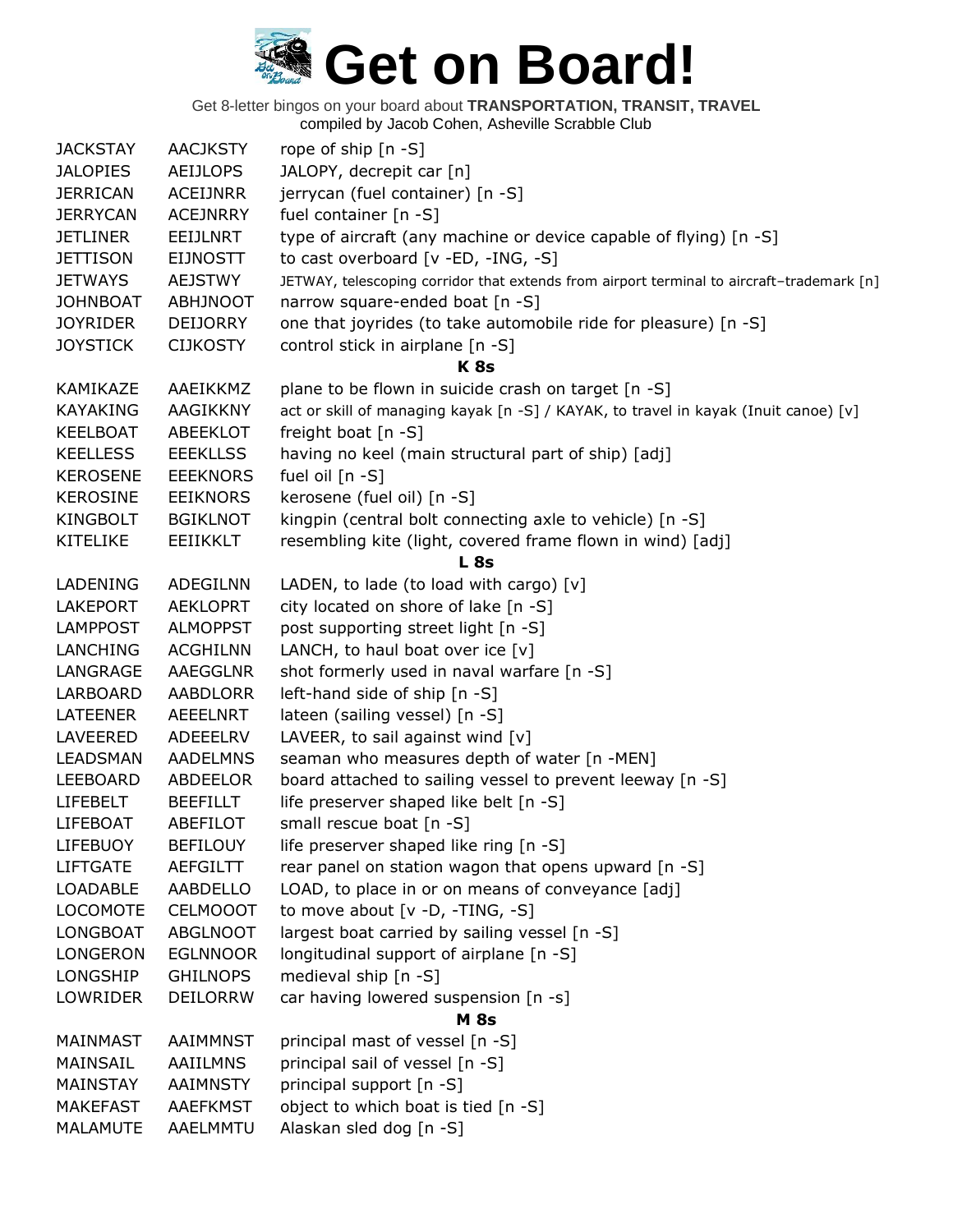| MALEMIUT        | AEILMMTU        | malamute (Alaskan sled dog) [n -S]                                                |
|-----------------|-----------------|-----------------------------------------------------------------------------------|
| <b>MALEMUTE</b> | AEELMMTU        | malamute (Alaskan sled dog) [n -S]                                                |
| <b>MARCHING</b> | <b>ACGHIMNR</b> | MARCH, to walk in formal military manner [v]                                      |
| MARITIME        | AEIIMMRT        | pertaining to navigation or commerce on sea [adj]                                 |
| <b>MASTHEAD</b> | <b>AADEHMST</b> | to raise to top of mast [v -ED, -ING, -S]                                         |
| <b>MASTLESS</b> | <b>AELMSSST</b> | having no mast [adj]                                                              |
| <b>MASTLIKE</b> | AEIKLMST        | resembling mast [adj]                                                             |
| <b>MATESHIP</b> | <b>AEHIMPST</b> | state of being mate [n -S]                                                        |
| MAXIBOAT        | AABIMOTX        | large racing yacht [n -S]                                                         |
| <b>MAZELIKE</b> | AEEIKLMZ        | mazy (full of confusing turns and passages) [adj]                                 |
| <b>MAZINESS</b> | <b>AEIMNSSZ</b> | quality of being mazy (full of confusing turns and passages) [n -ES]              |
| <b>MICROBUS</b> | <b>BCIMORSU</b> | small bus [n -ES, -SSES]                                                          |
| <b>MICROCAR</b> | <b>ACCIMORR</b> | very small car [n -S]                                                             |
| <b>MIDSHIPS</b> | <b>DHIIMPSS</b> | toward middle of ship [adv]                                                       |
| <b>MIDWATCH</b> | <b>ACDHIMTW</b> | watch on ship between midnight and 4 A.M. [n -ES]                                 |
| <b>MILEPOST</b> | <b>EILMOPST</b> | post indicating distance in miles [n -S]                                          |
| MILLIARY        | AIILLMRY        | ancient Roman milestone [n -RIES]                                                 |
| MILLIGAL        | AGIILLLM        | unit of acceleration [n -S]                                                       |
| MINIBIKE        | BEIIIKMN        | small motorcycle [n -S]                                                           |
| <b>MISDRIVE</b> | DEIIMRSV        | to drive wrongly or improperly [v -ROVE, -N, -VING, -S]                           |
| <b>MISSILRY</b> | <b>IILMRSSY</b> | science of designing and operating guided missiles [n -RIES]                      |
| <b>MONGERED</b> | <b>DEEGMNOR</b> | MONGER, to peddle (to travel about selling wares) [v]                             |
| <b>MONOFUEL</b> | EFLMNOOU        | type of rocket propellant [n -S]                                                  |
| <b>MONOHULL</b> | <b>HLLMNOOU</b> | vessel with single hull [n -S]                                                    |
| MONORAIL        | <b>AILMNOOR</b> | single rail serving as track for wheeled vehicle [n -S]                           |
| <b>MOONPORT</b> | <b>MNOOOPRT</b> | facility for launching spacecraft to moon [n -S]                                  |
| <b>MOONROOF</b> | <b>FMNOOOOR</b> | glass panel in automobile roof [n -S]                                             |
| MOONSAIL        | <b>AILMNOOS</b> | light, square sail [n -S]                                                         |
| <b>MOONSHOT</b> | <b>HMNOOOST</b> | launching of spacecraft to moon [n -S]                                            |
| <b>MOONWALK</b> | AKLMNOOW        | to walk on moon [v -ED, -ING, -S]                                                 |
| MOSEYING        | EGIMNOSY        | MOSEY, to saunter (to walk in leisurely manner) [v]                               |
| <b>MOTORBUS</b> | <b>BMOORSTU</b> | bus [n -ES or -SSES]                                                              |
| <b>MOTORCAR</b> | <b>ACMOORRT</b> | automobile [n -S]                                                                 |
| <b>MOTORDOM</b> | <b>DMMOOORT</b> | motor vehicle industry [n -S]                                                     |
| <b>MOTORING</b> | <b>GIMNOORT</b> | recreation of traveling by automobile [n -S] / MOTOR, to travel by automobile [v] |
| <b>MOTORISE</b> | <b>EIMOORST</b> | to motorize (to equip with motor vehicles) [v -D, -SING, -S]                      |
| <b>MOTORIST</b> | <b>IMOORSTT</b> | one who travels by automobile [n -S]                                              |
| <b>MOTORIZE</b> | <b>EIMOORTZ</b> | to equip with motor vehicles [v -D, -ZING, -S]                                    |
| <b>MOTORMAN</b> | <b>AMMNOORT</b> | one who operates electric streetcar or subway train [n -MEN]                      |
| <b>MOTORWAY</b> | <b>AMOORTWY</b> | type of highway (main road) [n -S]                                                |
| <b>MUDGUARD</b> | ADDGMRUU        | fender (metal guard over wheel of motor vehicle) [n -S]                           |
| <b>MULETEER</b> | <b>EEELMRTU</b> | one who drives mules (hoofed work animals) [n -S]                                 |
| <b>MULTICAR</b> | ACILMRTU        | owning or involving several cars [adj]                                            |
| <b>MULTIJET</b> | EIJLMTTU        | having more than two jets [adj]                                                   |
| MULTIWAY        | <b>AILMTUWY</b> | having several paths or routes [adj]                                              |
| <b>MUTINEER</b> | EEIMNRTU        | to mutiny (to revolt against constituted authority) [v -ED, -ING, -S]             |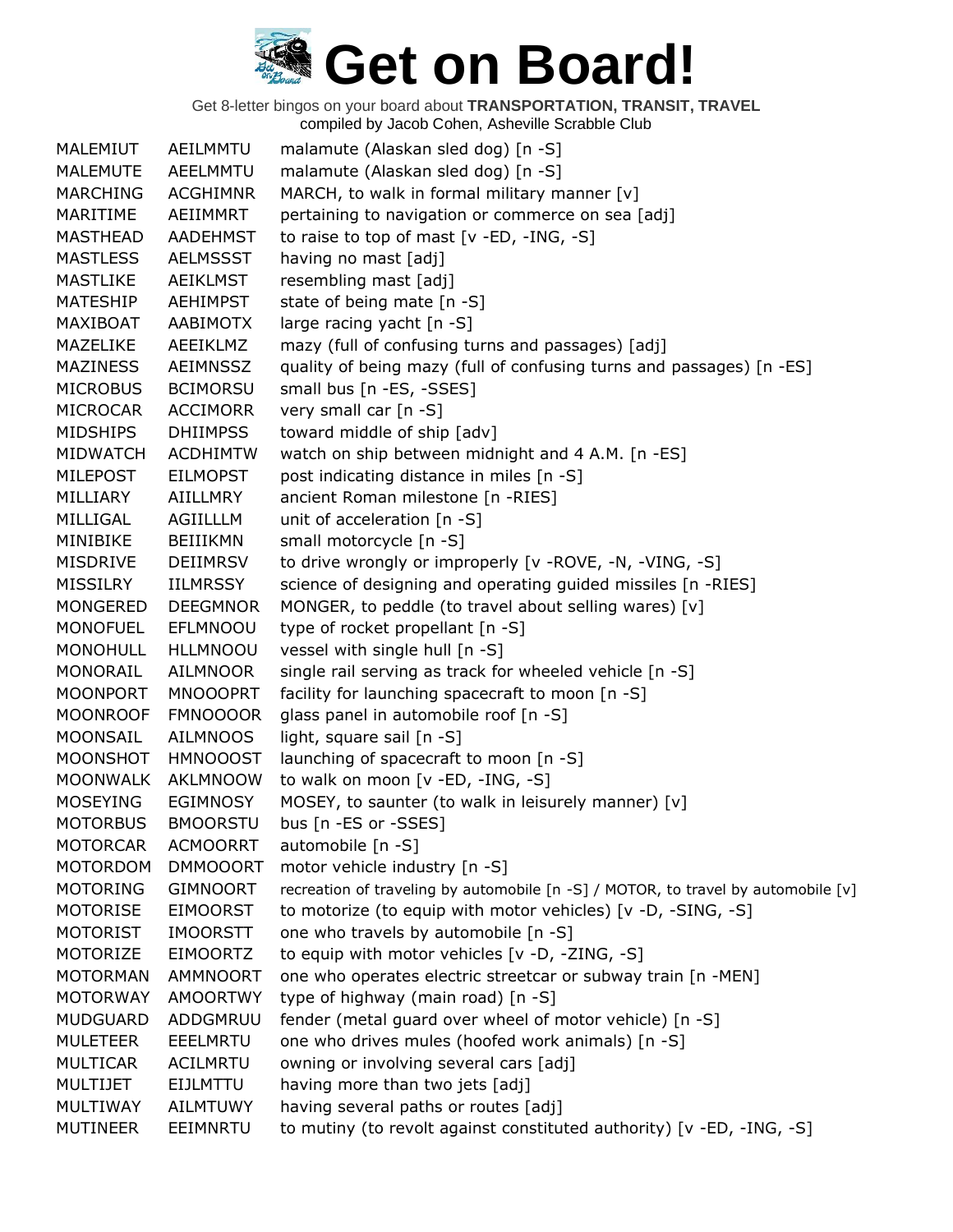| MUTINIED        | DEIIMNTU        | MUTINY, to revolt against constituted authority [v]                           |
|-----------------|-----------------|-------------------------------------------------------------------------------|
| <b>MUTINIES</b> | EIIMNSTU        | MUTINY, to revolt against constituted authority [v]                           |
| <b>MUTINING</b> | <b>GIIMNNTU</b> | MUTINE, to mutiny (to revolt against constituted authority) [v]               |
| <b>MUTINOUS</b> | <b>IMNOSTUU</b> | disposed to mutiny [adj]                                                      |
|                 |                 | <b>N</b> 8s                                                                   |
| <b>NATATION</b> | AAINNOTT        | act of swimming (to propel oneself in water by natural means) [n -S]          |
| <b>NAUMACHY</b> | <b>AACHMNUY</b> | mock sea battle [n -HIES]                                                     |
| <b>NAUTICAL</b> | AACILNTU        | pertaining to ships [adj]                                                     |
| <b>NAVICERT</b> | <b>ACEINRTV</b> | document permitting vessel passage through naval blockade [n -S]              |
| <b>NAVIGATE</b> | AAEGINTV        | to plan and control course of [v -D, -TING, -S]                               |
| <b>NONNAVAL</b> | <b>AALNNNOV</b> | not naval (pertaining to ships) [adj]                                         |
| <b>NOSEBAND</b> | <b>ABDENNOS</b> | part of horse's bridle [n -S]                                                 |
|                 |                 | <b>O</b> 8s                                                                   |
| <b>OCEANAUT</b> | <b>AACENOTU</b> | aquanaut (scuba diver trained to live in underwater installations) [n -S]     |
| <b>ODOGRAPH</b> | <b>ADGHOOPR</b> | odometer (device for measuring distance traveled) [n -S]                      |
| <b>ODOMETER</b> | <b>DEEMOORT</b> | device for measuring distance traveled [n -S]                                 |
| <b>ODOMETRY</b> | <b>DEMOORTY</b> | process of using odometer (device for measuring distance traveled) [n -RIES]  |
| <b>ODYSSEAN</b> | ADENOSSY        | ODYSSEY, long, wandering journey [adj]                                        |
| OILTIGHT        | <b>GHIILOTT</b> | being so tight as to prevent passage of oil [adj]                             |
| ONLOADED        | <b>ADDELNOO</b> | ONLOAD, to load vehicle or container [v]                                      |
| <b>OPENNESS</b> | <b>EENNOPSS</b> | state of being open (affording unobstructed access, passage, or view) [n -ES] |
| <b>OUTBOARD</b> | <b>ABDOORTU</b> | type of motor $[n - S]$                                                       |
| <b>OUTFLIES</b> | <b>EFILOSTU</b> | OUTFLY, to surpass in speed of flight [v]                                     |
| <b>OUTFLOWN</b> | <b>FLNOOTUW</b> | OUTFLY, to surpass in speed of flight [v]                                     |
| <b>OUTMARCH</b> | <b>ACHMORTU</b> | to surpass in marching [v -ED, -ING, -S]                                      |
| <b>OUTRIDER</b> | DEIORRTU        | mounted attendant who rides before or beside carriage [n -S]                  |
| <b>OUTROWED</b> | <b>DEOORTUW</b> | OUTROW, to surpass in rowing [v]                                              |
| <b>OUTSPEED</b> | <b>DEEOPSTU</b> | to go faster than [v OUTSPED, -ED, -ING, -S]                                  |
| <b>OUTSTEER</b> | <b>EEORSTTU</b> | to surpass in steering [v -ED, -ING, -S]                                      |
| <b>OUTSTRIP</b> | <b>IOPRSTTU</b> | to go faster or farther than [v -PPED, -PPING, -S]                            |
| <b>OVERLAND</b> | <b>ADELNORV</b> | train or stagecoach that travels over land [n -S]                             |
| <b>OVERRIDE</b> | <b>DEEIORRV</b> | to ride over [v - RRODE, - DDEN, - DING, -S]                                  |
|                 |                 | <b>P</b> 8s                                                                   |
| <b>PACKMAN</b>  | <b>AACKMNP</b>  | peddler (one that peddles (to travel about selling wares)) [n -MEN]           |
| <b>PADDLING</b> | ADDGILNP        | act of one who paddles (to propel with broad-bladed implement) [n -S]         |
| <b>PALLETED</b> | <b>ADEELLPT</b> | PALLET, to place on platforms for storage or moving [v]                       |
| <b>PARADROP</b> | <b>AADOPPRR</b> | to deliver by parachute [v -PPED, -PPING, -S]                                 |
| PARAFOIL        | <b>AAFILOPR</b> | fabric device that resembles parachute [n -S]                                 |
| <b>PARAKITE</b> | AAEIKPRT        | parachute kite for towing person through air by motorboat [n -S]              |
| PARASAIL        | <b>AAAILPRS</b> | to soar while harnessed to parachute towed by car or boat [v -ED, -ING, -S]   |
| <b>PARAWING</b> | AAGINPRW        | winglike parachute [n -S]                                                     |
| <b>PASSLESS</b> | <b>AELPSSSS</b> | incapable of being traveled over or through [adj]                             |
| <b>PASSPORT</b> | <b>AOPPRSST</b> | document allowing travel from one country to another [n -S]                   |
| <b>PATHLESS</b> | <b>AEHLPSST</b> | having no path [adj]                                                          |
| <b>PATTAMAR</b> | <b>AAAMPRTT</b> | patamar (sailing vessel) [n -S]                                               |
| PEDALING        | ADEGILNP        | PEDAL, to operate by means of foot levers [v]                                 |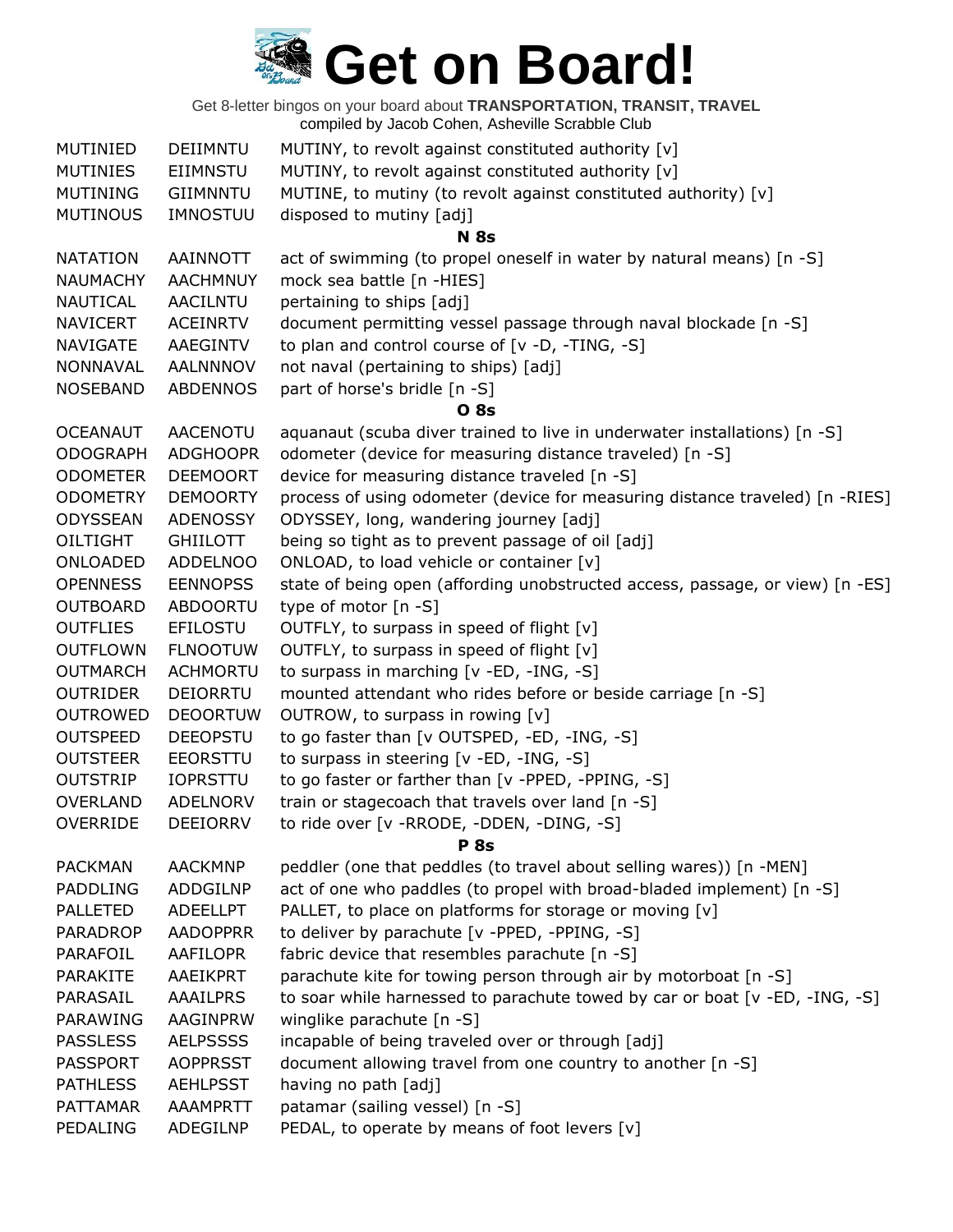| PEDALLED        | <b>ADDEELLP</b> | PEDAL, to operate by means of foot levers [v]                                          |
|-----------------|-----------------|----------------------------------------------------------------------------------------|
| <b>PEDALLER</b> | <b>ADEELLPR</b> | pedaler (one that pedals (to operate by means of foot levers)) [n -S]                  |
| <b>PEDDLING</b> | <b>DDEGILNP</b> | PEDDLE, to travel about selling wares [v]                                              |
| <b>PETROLIC</b> | <b>CEILOPRT</b> | derived from petroleum [adj]                                                           |
| <b>PHAROSES</b> | <b>AEHOPRSS</b> | PHAROS, lighthouse or beacon to guide seamen [n]                                       |
| PILOTAGE        | <b>AEGILOPT</b> | act of piloting (to control course of) [n -S]                                          |
| PILOTING        | <b>GIILNOPT</b> | branch of navigation $[n -S]$ / PILOT, to control course of $[v]$                      |
| <b>PIRACIES</b> | <b>ACEIIPRS</b> | PIRACY, robbery on high seas [n]                                                       |
| PIRATING        | AGIINPRT        | PIRATE, to commit piracy (robbery on high seas) [v]                                    |
| <b>PLODDING</b> | <b>DDGILNOP</b> | PLOD, to walk heavily [v]                                                              |
| <b>PORTHOLE</b> | <b>EHLOOPRT</b> | small window in ship's side [n -S]                                                     |
| <b>PORTLESS</b> | <b>ELOPRSST</b> | having no place for ships to load or unload [adj]                                      |
| <b>PORTOLAN</b> | <b>ALNOOPRT</b> | book of sailing directions [n -S]                                                      |
| <b>PORTSIDE</b> | <b>DEIOPRST</b> | on left side of ship facing forward [adv]                                              |
| <b>POSTALLY</b> | <b>ALLOPSTY</b> | in manner pertaining to mails [adv]                                                    |
| <b>POSTCARD</b> | <b>ACDOPRST</b> | card for use in mail [n -S]                                                            |
| <b>POSTMARK</b> | <b>AKMOPRST</b> | to stamp mail with official mark [v -ED, -ING, -S]                                     |
| <b>POSTPAID</b> | <b>ADIOPPST</b> | with postage prepaid [adv]                                                             |
| <b>POTHOLED</b> | <b>DEHLOOPT</b> | POTHOLE, deep hole in road [adj]                                                       |
| PRATIQUE        | AEIPQRTU        | clearance given ship by health authority of port [n -S]                                |
| <b>PREBOARD</b> | <b>ABDEOPRR</b> | to board before regular time [v -ED, -ING, -S]                                         |
| <b>PRECHECK</b> | <b>CCEEHKPR</b> | to check beforehand [v -ED, -ING, -S]                                                  |
| <b>PRECLEAR</b> | <b>ACEELPRR</b> | to clear beforehand [v -ED, -ING, -S]                                                  |
| <b>PRESTAMP</b> | <b>AEMPPRST</b> | to stamp beforehand [v -ED, -ING, -S]                                                  |
| <b>PROFORMA</b> | <b>AFMOOPRR</b> | provided in advance of shipment and showing description and quantity [adj]             |
| <b>PROLONGE</b> | <b>EGLNOOPR</b> | rope used for pulling gun carriage [n -S]                                              |
| <b>PULSEJET</b> | <b>EEJLPSTU</b> | type of engine [n -S]                                                                  |
| <b>PULSOJET</b> | <b>EJLOPSTU</b> | pulsejet (type of engine) [n -S]                                                       |
| <b>PUSHCART</b> | <b>ACHPRSTU</b> | light cart pushed by hand [n -S]                                                       |
|                 |                 | Q 8s                                                                                   |
| QUADRIGA        | AADGIQRU        | chariot drawn by four horses [n -E]                                                    |
| QUANTING        | AGINNQTU        | QUANT, to propel through water with pole [v]                                           |
| QUAYSIDE        | ADEIQSUY        | area adjacent to quay [n -S]                                                           |
| QUIRTING        | GIINQRTU        | QUIRT, to strike with riding whip [v]                                                  |
|                 |                 | <b>R</b> 8s                                                                            |
| <b>RAFTSMAN</b> | <b>AAFMNRST</b> | one who manages raft [n -MEN]                                                          |
| RAILCARD        | AACDILRR        | card that allows buying railroad tickets at lower price [n -S]                         |
| <b>RAILHEAD</b> | <b>AADEHILR</b> | end of railroad line [n -S]                                                            |
| RAILROAD        | AADILORR        | to transport by railroad (type of road on which locomotives are run) [v -ED, -ING, -S] |
| RATTLING        | AGILNRTT        | ratline (one of ropes forming steps of ship's rope ladder) [n -S]                      |
| RATTLING        | AGILNRTT        | ratline (one of ropes forming steps of ship's rope ladder) [n -S]                      |
| RAZEEING        | AEEGINRZ        | RAZEE, to make lower by removing upper deck, as ship [v]                               |
| <b>RECONVEY</b> | <b>CEENORVY</b> | to convey back to previous position [v -ED, -ING, -S]                                  |
| <b>REDOCKED</b> | <b>CDDEEKOR</b> | REDOCK, to dock again [v]                                                              |
| <b>REEFABLE</b> | <b>ABEEEFLR</b> | REEF, to reduce area of sail [adj]                                                     |
| <b>REEMBARK</b> | ABEEKMRR        | to embark again [v -ED, -ING, -S]                                                      |
|                 |                 |                                                                                        |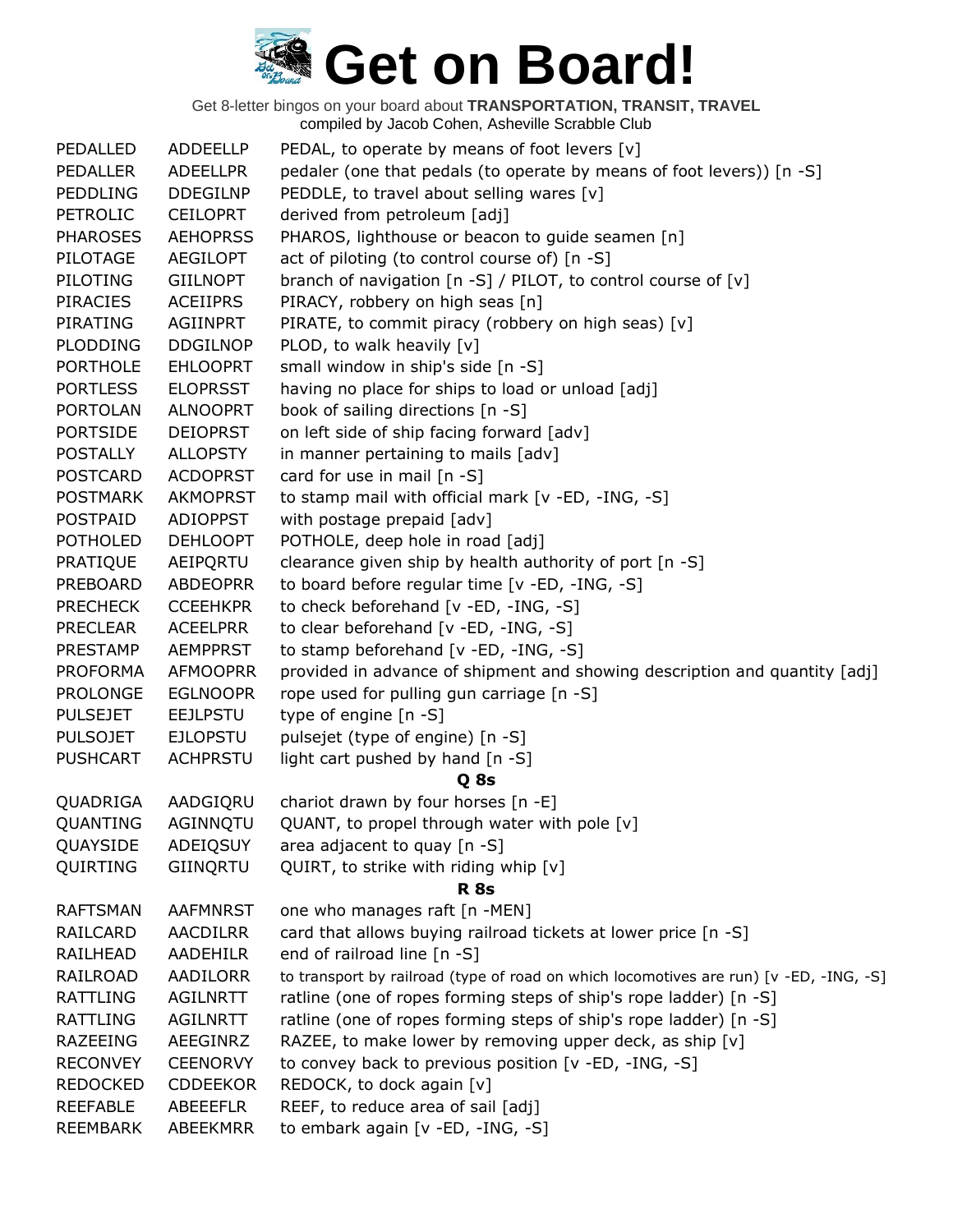| <b>REEXPORT</b> | <b>EEOPRRTX</b> | to export again [v -ED, -ING, -S]                                                         |
|-----------------|-----------------|-------------------------------------------------------------------------------------------|
| <b>REFLYING</b> | EFGILNRY        | REFLY, to fly again [v]                                                                   |
| <b>REFUELED</b> | <b>DEEEFLRU</b> | REFUEL, to fuel again [v]                                                                 |
| <b>REIMPORT</b> | <b>EIMOPRRT</b> | to import again [v -ED, -ING, -S]                                                         |
| <b>REINSMAN</b> | <b>AEIMNNRS</b> | skilled rider of horses [n -MEN]                                                          |
| RELANDED        | <b>ADDEELNR</b> | RELAND, to land again [v]                                                                 |
| <b>RELAUNCH</b> | ACEHLNRU        | to launch again [v - ED, - ING, - ES]                                                     |
| <b>RELOADED</b> | <b>ADDEELOR</b> | RELOAD, LOAD, to place in or on means of conveyance [v]                                   |
| <b>RELOADER</b> | ADEELORR        | one that reloads (to place in or on means of conveyance) [n -S]                           |
| REMAILED        | ADEEILMR        | REMAIL, to mail again [v]                                                                 |
| <b>REMAILER</b> | AEEILMRR        | Internet service that forwards email anonymously [n -S]                                   |
| <b>REOUTFIT</b> | EFIORTTU        | to outfit again $[v - TTED, -TTING, -S]$                                                  |
| <b>REPARKED</b> | <b>ADEEKPRR</b> | REPARK, PARK, to leave vehicle in location for time [v]                                   |
| <b>RESADDLE</b> | <b>ADDEELRS</b> | SADDLE, to put saddle (leather seat for rider) on [v -D, -LING, -S]                       |
| RESAILED        | ADEEILRS        | RESAIL, SAIL, to move across surface of water by action of wind [v]                       |
| <b>RETACKED</b> | <b>ACDEEKRT</b> | RETACK, to tack again [v]                                                                 |
| <b>RICKSHAW</b> | <b>ACHIKRSW</b> | small, two-wheeled passenger vehicle [n -S]                                               |
| RIDEABLE        | ABDEEILR        | ridable (capable of being ridden) [adj]                                                   |
| RIDGEWAY        | ADEGIRWY        | road or track along ridge [n -S]                                                          |
| <b>RIVERMAN</b> | AEIMNRRV        | man who works on river [n -MEN]                                                           |
| ROADKILL        | ADIKLLOR        | animal that has been killed on road [n -S]                                                |
| <b>ROADLESS</b> | <b>ADELORSS</b> | having no roads [adj]                                                                     |
| <b>ROADSHOW</b> | <b>ADHOORSW</b> | theatrical show on tour [n -S]                                                            |
| ROADSIDE        | ADDEIORS        | area along side of road [n -S]                                                            |
| <b>ROADSTER</b> | <b>ADEORRST</b> | light, open automobile [n -S]                                                             |
| <b>ROCKAWAY</b> | <b>AACKORWY</b> | light carriage [n -S]                                                                     |
| <b>ROCKETED</b> | <b>CDEEKORT</b> | ROCKET, to convey by means of rocket (device propelled by reaction of escaping gases) [v] |
| <b>ROLLOVER</b> | <b>ELLOORRV</b> | motor vehicle accident in which vehicle overturns [n -S]                                  |
| <b>ROPEWALK</b> | <b>AEKLOPRW</b> | long path where ropes are made [n -S]                                                     |
| ROUTEING        | EGINORTU        | ROUTE, to send on particular course $[v]$                                                 |
| <b>ROUTEMAN</b> | <b>AEMNORTU</b> | one who conducts business on customary course [n -MEN]                                    |
| <b>ROUTEWAY</b> | <b>AEORTUWY</b> | established course of travel [n -S]                                                       |
| <b>ROUTEWAY</b> | <b>AEORTUWY</b> | established course of travel [n -S]                                                       |
| <b>ROWELING</b> | EGILNORW        | ROWEL, to prick with spiked wheel in order to urge forward [v]                            |
| <b>ROWELLED</b> | <b>DEELLORW</b> | ROWEL, to prick with spiked wheel in order to urge forward [v]                            |
| <b>RUNABOUT</b> | ABNORTUU        | small, open auto [n -S]                                                                   |
|                 |                 | <b>S</b> 8s                                                                               |
| <b>SADDLING</b> | <b>ADDGILNS</b> | SADDLE, to put saddle (leather seat for rider) on [v]                                     |
| <b>SAILABLE</b> | AABEILLS        | SAIL, to move across surface of water by action of wind [adj]                             |
| <b>SAILBOAT</b> | AABILOST        | boat that sails [n -S]                                                                    |
| <b>SAILLESS</b> | <b>AEILLSSS</b> | lacking sail [adj]                                                                        |
| <b>SAILORLY</b> | <b>AILLORSY</b> | SAILOR, member of ship's crew [adj]                                                       |
| <b>SAILPAST</b> | AAILPSST        | sailing of ships past place [n -S]                                                        |
| <b>SCENDING</b> | <b>CDEGINNS</b> | SCEND, to rise upward, as ship on wave [v]                                                |
| <b>SCHOONER</b> | <b>CEHNOORS</b> | sailing vessel [n -S]                                                                     |
| <b>SCRAMJET</b> | <b>ACEJMRST</b> | type of aircraft engine [n -S]                                                            |
|                 |                 |                                                                                           |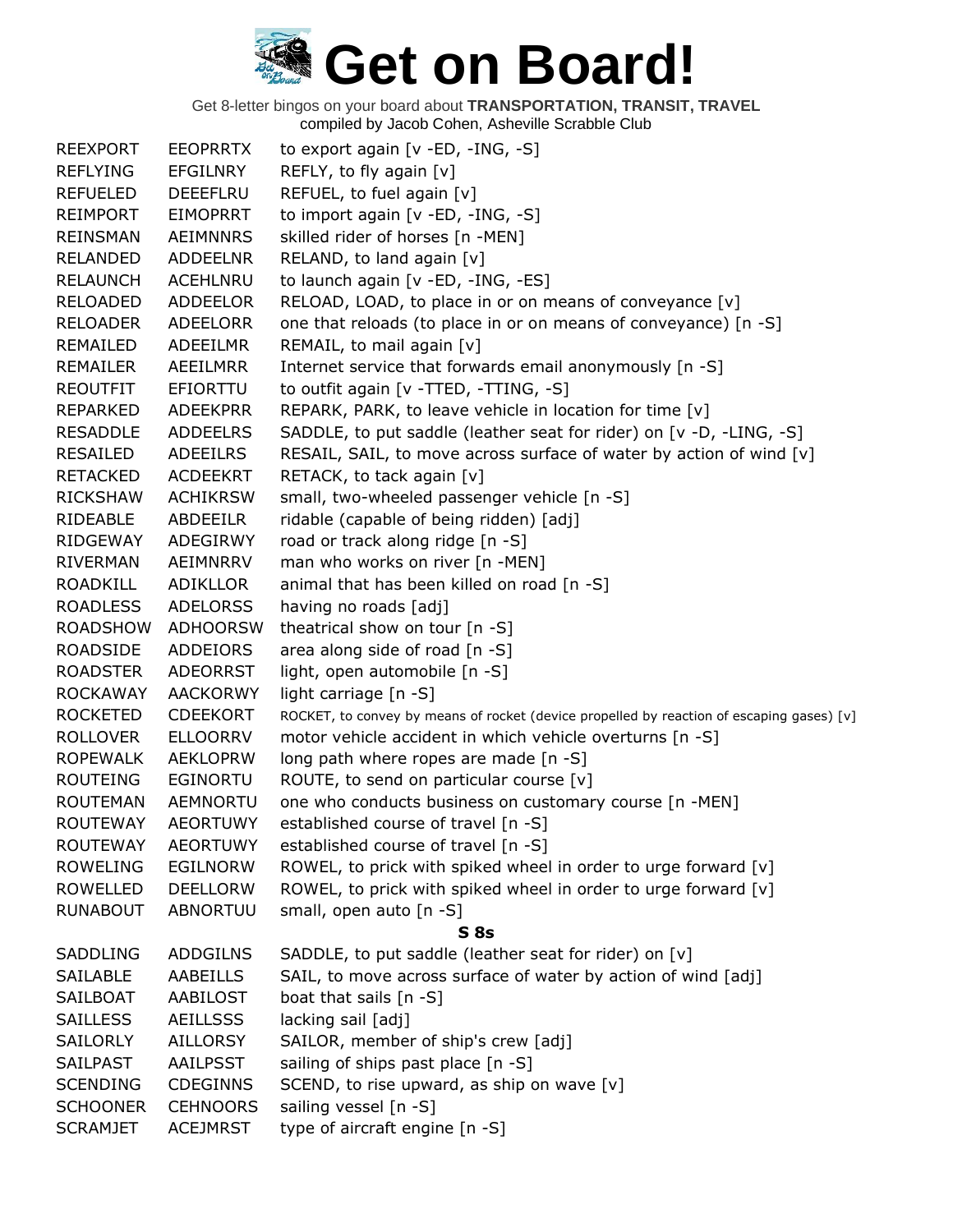| <b>SCUFFING</b> | <b>CFFGINSU</b> | SCUFF, to walk without lifting feet [v]                                                                            |
|-----------------|-----------------|--------------------------------------------------------------------------------------------------------------------|
| <b>SCULLING</b> | CGILLNSU        | SCULL, to propel with type of oar [v]                                                                              |
| <b>SEACRAFT</b> | <b>AACEFRST</b> | skill in sea navigation [n -S]                                                                                     |
| <b>SEADROME</b> | <b>ADEEMORS</b> | airport in sea [n -S]                                                                                              |
| <b>SEAFARER</b> | <b>AAEEFRRS</b> | sailor (member of ship's crew) [n -S]                                                                              |
| <b>SEAMANLY</b> | <b>AAELMNSY</b> | SEAMAN, sailor (member of ship's crew) [adj]                                                                       |
| <b>SEAPLANE</b> | <b>AAEELNPS</b> | airplane designed to take off from or land on water [n -S]                                                         |
| <b>SEATRAIN</b> | AAEINRST        | ship equipped to carry railroad cars [n -S]                                                                        |
| <b>SHAFTING</b> | AFGHINST        | SHAFT, to push or propel with pole [v]                                                                             |
| <b>SHANGHAI</b> | <b>AAGHHINS</b> | to kidnap for service aboard ship [v -ED, -ING, -S]                                                                |
| <b>SHIPLESS</b> | <b>EHILPSSS</b> | lacking ship [adj]                                                                                                 |
| SHIPLOAD        | <b>ADHILOPS</b> | as much as ship can carry [n -S]                                                                                   |
| <b>SHIPMATE</b> | <b>AEHIMPST</b> | fellow sailor $[n -S]$                                                                                             |
| <b>SHIPMENT</b> | <b>EHIMNPST</b> | something that is shipped [n -S]                                                                                   |
| <b>SHIPPING</b> | <b>GHIINPPS</b> | business of one that ships [n -S] / SHIP, to transport by ship [v]                                                 |
| <b>SHIPSIDE</b> | <b>DEHIIPSS</b> | area alongside ship [n -S]                                                                                         |
| <b>SHIPTIME</b> | <b>EHIIMPST</b> | annual arrival of supply ship [n -S]                                                                               |
| SHIPWORM        | <b>HIMOPRSW</b> | wormlike mollusk [n -S]                                                                                            |
| SHIPYARD        | ADHIPRSY        | place where ships are built or repaired [n -S]                                                                     |
| <b>SHUFFLER</b> | <b>EFFHLRSU</b> | one that shuffles (to walk without lifting feet) [n -S]                                                            |
| <b>SHUNPIKE</b> | <b>EHIKNPSU</b> | to travel on side roads to avoid expressways [v -D, -KING, -S]                                                     |
| <b>SHUTTING</b> | <b>GHINSTTU</b> | SHUT, to close (to block against entry or passage) [v]                                                             |
| <b>SHUTTLER</b> | <b>EHLRSTTU</b> | one that shuttles (to move or travel back and forth) [n -S]                                                        |
| <b>SIDEROAD</b> | <b>ADDEIORS</b> | rural road [n -S]                                                                                                  |
| <b>SIDEWALK</b> | <b>ADEIKLSW</b> | paved walk for pedestrians [n -S]                                                                                  |
| SIDEWALL        | ADEILLSW        | side surface of tire [n -S]                                                                                        |
| <b>SKIDDING</b> | <b>DDGIIKNS</b> | work of hauling logs from cutting area [n -S] / SKID, to slide sideways as result of loss of traction [v]          |
| <b>SKIDOOER</b> | <b>DEIKOORS</b> | one that rides on snowmobile [n -S]                                                                                |
| <b>SKIJORER</b> | <b>EIJKORRS</b> | skier who is drawn over snow by dogs, horse, or vehicle [n -S]                                                     |
| <b>SKIPLANE</b> | <b>AEIKLNPS</b> | airplane designed to take off from or land on snow [n -S]                                                          |
| <b>SKYBORNE</b> | <b>BEKNORSY</b> | airborne (flying) [adj]                                                                                            |
| <b>SKYWATCH</b> | <b>ACHKSTWY</b> | to observe sky for heavenly bodies or aircraft [v -ED, -ING, -ES]                                                  |
| <b>SLEDDING</b> | <b>DDEGILNS</b> | act of one that sleds [n -S] / SLED, to convey on sled (vehicle for carrying people or loads over snow or ice) [v] |
| <b>SLEDGING</b> | <b>DEGGILNS</b> | SLEDGE, to convey on type of sled $[v]$                                                                            |
| <b>SLEIGHED</b> | <b>DEEGHILS</b> | SLEIGH, to ride in sled [v]                                                                                        |
| <b>SLEIGHER</b> | <b>EEGHILRS</b> | one that sleighs (to ride in sled) [n -S]                                                                          |
| <b>SLIDABLE</b> | <b>ABDEILLS</b> | SLIDE, to move smoothly along surface [adj]                                                                        |
| <b>SLIDEWAY</b> | <b>ADEILSWY</b> | route along which something slides [n -S]                                                                          |
| <b>SLOGGING</b> | <b>GGGILNOS</b> | SLOG, to plod (to walk heavily) [v]                                                                                |
|                 |                 |                                                                                                                    |
| <b>SNOCOACH</b> | <b>ACCHNOOS</b> | bus-like vehicle with large tires or tracks for traveling on snow [n -ES]                                          |
| SNOWSHOE        | <b>EHNOOSSW</b> | to walk on snowshoes (oval frames that allow person to walk on deep snow) [v -E, -ING, -D]                         |
| <b>SPACELAB</b> | <b>AABCELPS</b> | spacecraft equipped with laboratory [n -S]                                                                         |
| <b>SPACEMAN</b> | <b>AACEMNPS</b> | astronaut (person trained to travel in spacecraft) [n -MEN]                                                        |
| <b>SPARLIKE</b> | <b>AEIKLPRS</b> | resembling spar [adj]                                                                                              |
| <b>SPARRING</b> | <b>AGINPRRS</b> | SPAR, to provide with spars (stout poles used to support rigging) [v]                                              |
| SPEEDWAY        | <b>ADEEPSWY</b> | road designed for rapid travel [n -S]                                                                              |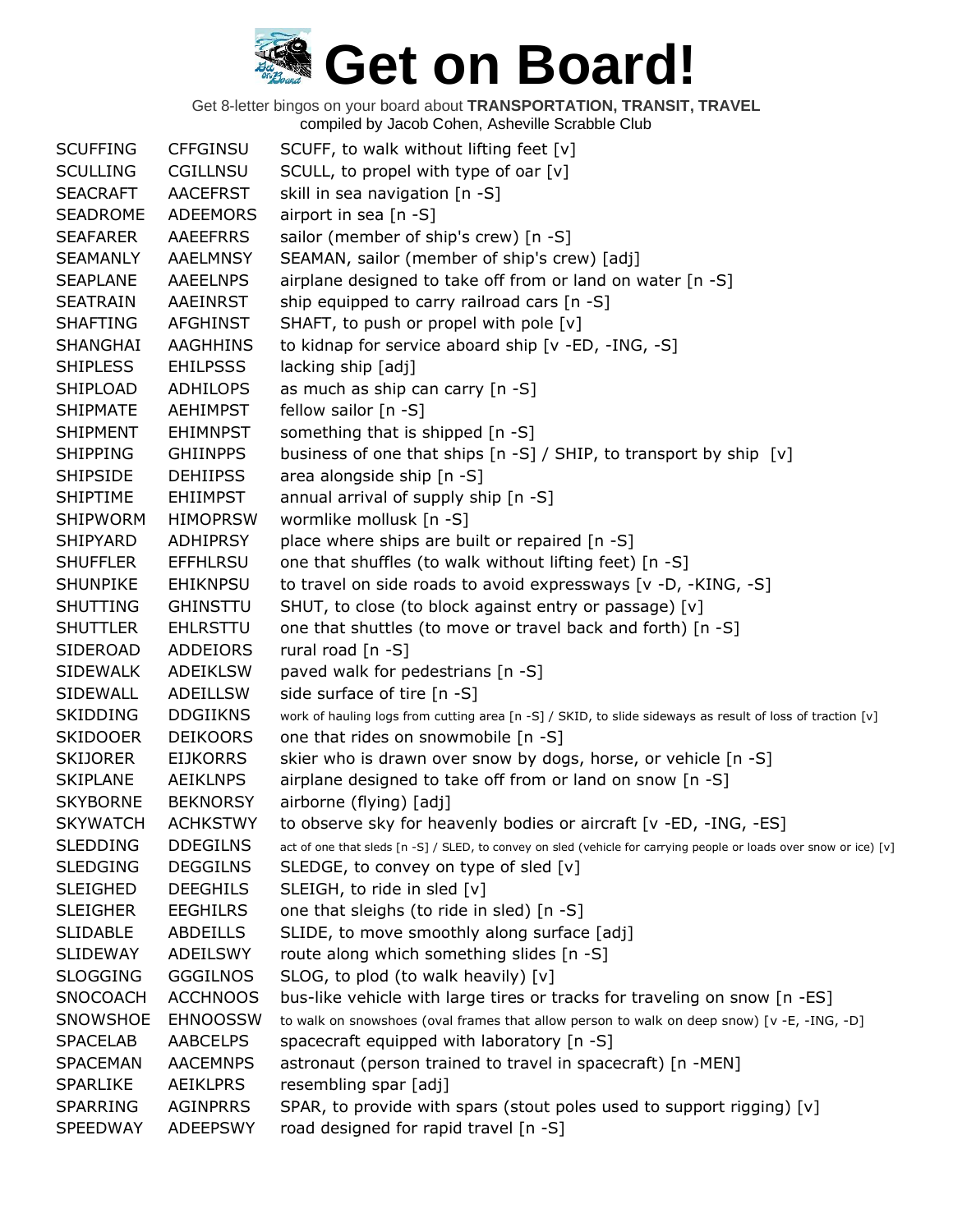| SPILLWAY        | <b>AILLPSWY</b> | channel for surplus water in reservoir [n -S]                                               |
|-----------------|-----------------|---------------------------------------------------------------------------------------------|
| <b>SPOUTING</b> | <b>GINOPSTU</b> | channel for draining off water from roof [n -S]                                             |
| <b>SPRADDLE</b> | <b>ADDELPRS</b> | to straddle (to sit, stand, or walk with legs wide apart) [v -D, -LING, -S]                 |
| <b>SPURGALL</b> | <b>AGLLPRSU</b> | to injure with spur $[v - ED, -ING, -S]$                                                    |
| <b>SPURRING</b> | <b>GINPRRSU</b> | SPUR, to urge on with spur (horseman's goad) [v]                                            |
| <b>SPYGLASS</b> | <b>AGLPSSSY</b> | small telescope [n -ES]                                                                     |
| <b>STANHOPE</b> | <b>AEHNOPST</b> | light, open carriage [n -S]                                                                 |
| <b>STARSHIP</b> | <b>AHIPRSST</b> | spaceship for interstellar travel [n -S]                                                    |
| <b>STAYSAIL</b> | AAILSSTY        | type of sail $[n -S]$                                                                       |
| <b>STEEKING</b> | <b>EEGIKNST</b> | STEEK, to shut (to close (to block against entry or passage)) [v]                           |
| <b>STEERAGE</b> | <b>AEEEGRST</b> | act of steering (to direct course of) [n -S]                                                |
| <b>STEERING</b> | <b>EEGINRST</b> | act of directing course of vehicle or vessel [n -S] / STEER, to direct course of [v]        |
| <b>STEEVING</b> | <b>EEGINSTV</b> | angular elevation of bowsprit from ship's keel [n -S] / STEEVE, to stow in hold of ship [v] |
| <b>STERNSON</b> | <b>ENNORSST</b> | reinforcing post of ship [n -S]                                                             |
| <b>STERNWAY</b> | AENRSTWY        | backward movement of vessel [n -S]                                                          |
| <b>STOLPORT</b> | <b>LOOPRSTT</b> | airport for aircraft needing comparatively short runways [n -S]                             |
| <b>STOMPING</b> | <b>GIMNOPST</b> | STOMP, to tread heavily [v]                                                                 |
| <b>STOPOVER</b> | <b>EOOPRSTV</b> | brief stop in course of journey [n -S]                                                      |
| <b>STOWAWAY</b> | <b>AAOSTWWY</b> | one who hides aboard conveyance to obtain free passage [n -S]                               |
| <b>STRADDLE</b> | <b>ADDELRST</b> | to sit, stand, or walk with legs wide apart [v -D, -LING, -S]                               |
| <b>STRAVAGE</b> | <b>AAEGRSTV</b> | to stroll (to walk in leisurely manner) [v -D, -GING, -S]                                   |
| <b>STRAVAIG</b> | AAGIRSTV        | to stravage (to stroll (to walk in leisurely manner)) [v -ED, -ING, -S]                     |
| <b>STREELED</b> | <b>DEEELRST</b> | STREEL, to saunter (to walk in leisurely manner) [v]                                        |
| <b>STREETED</b> | <b>DEEERSTT</b> | STREET, public thoroughfare [adj]                                                           |
| <b>STRIDDEN</b> | <b>DDEINRST</b> | STRIDE, to walk with long steps [v]                                                         |
| <b>STRIDING</b> | <b>DGIINRST</b> | STRIDE, to walk with long steps [v]                                                         |
| <b>STROLLED</b> | <b>DELLORST</b> | STROLL, to walk in leisurely manner [v]                                                     |
| <b>STROLLER</b> | <b>ELLORRST</b> | one that strolls (to walk in leisurely manner) [n -S]                                       |
| <b>STRUNTED</b> | <b>DENRSTTU</b> | STRUNT, to strut (to walk with pompous air) [v]                                             |
| <b>STRUTTED</b> | <b>DERSTTTU</b> | STRUT, to walk with pompous air [v]                                                         |
| <b>STRUTTER</b> | <b>ERRSTTTU</b> | one that struts (to walk with pompous air) [n -S]                                           |
| <b>STUMBLER</b> | <b>BELMRSTU</b> | one that stumbles (to miss one's step in walking or running) [n -S]                         |
| <b>STUNSAIL</b> | AILNSSTU        | type of sail $[n -S]$                                                                       |
| <b>SUBDEPOT</b> | <b>BDEOPSTU</b> | military depot that operates under jurisdiction of another depot [n -S]                     |
| <b>SUBWAYED</b> | <b>ABDESUWY</b> | SUBWAY, to travel by underground railroad [v]                                               |
| <b>SUPERCAR</b> | <b>ACEPRRSU</b> | superior car [n -S]                                                                         |
| <b>SUPERJET</b> | <b>EEJPRSTU</b> | type of jet airplane [n -S]                                                                 |
| <b>SURFBOAT</b> | <b>ABFORSTU</b> | strong rowboat [n -S]                                                                       |
| SWANKING        | <b>AGIKNNSW</b> | SWANK, to swagger (to walk with pompous air) [v]                                            |
| <b>SWASHING</b> | <b>AGHINSSW</b> | SWASH, to swagger (to walk with pompous air) [v]                                            |
| SWIMMING        | <b>GIIMMNSW</b> | act of one that swims [n -S] / SWIM, to propel oneself in water by natural means [v]        |
|                 |                 | T8s                                                                                         |
| TAFFAREL        | AAEFFLRT        | taffrail (rail around stern of ship) [n -S]                                                 |
| <b>TAFFEREL</b> | <b>AEEFFLRT</b> | taffrail (rail around stern of ship) [n -S]                                                 |
| <b>TAFFRAIL</b> | AAFFILRT        | rail around stern of ship [n -S]                                                            |
| <b>TAGBOARD</b> | AABDGORT        | material for making shipping tags [n -S]                                                    |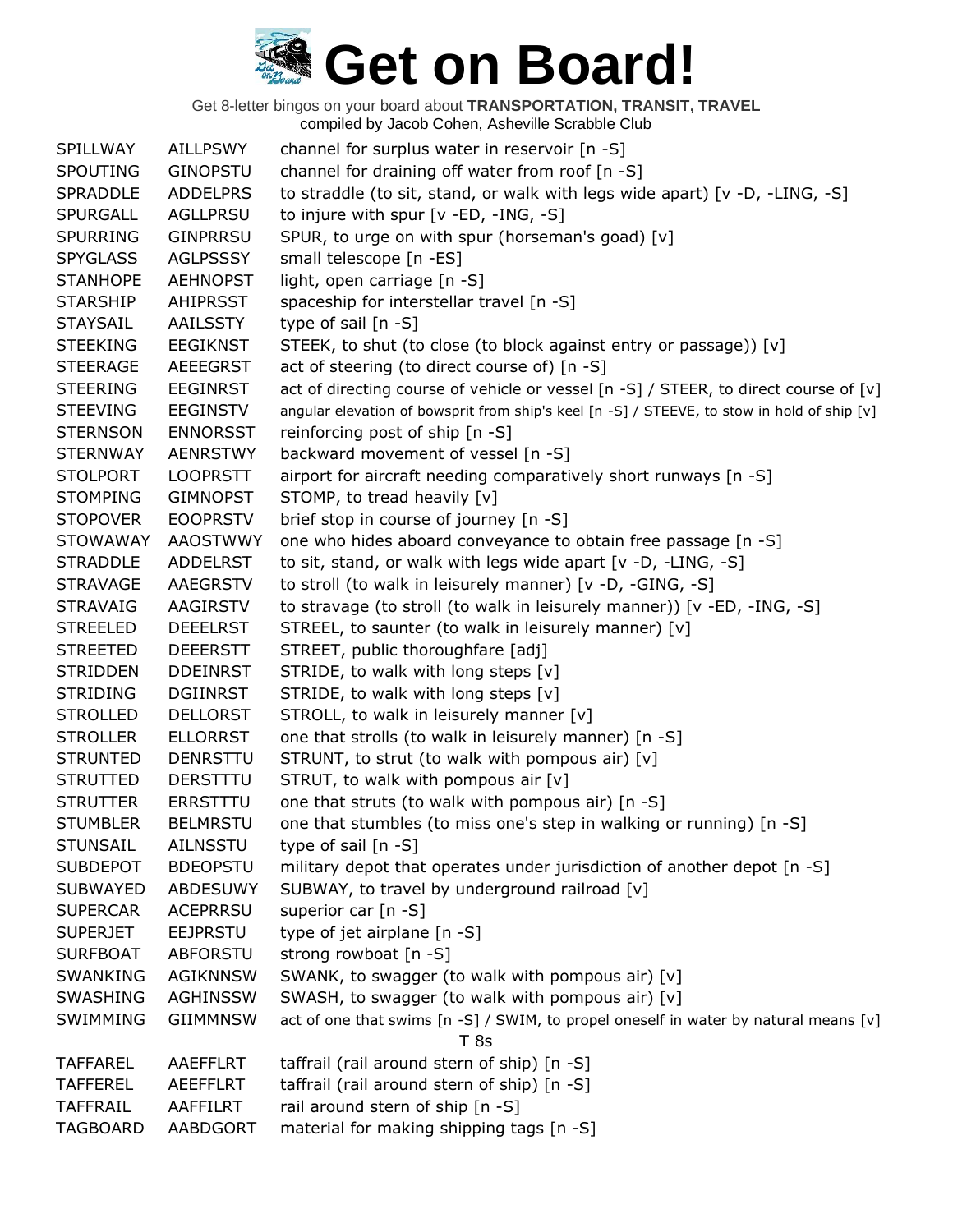| <b>TAILGATE</b> | AAEGILTT        | to drive dangerously close behind another vehicle [v -D, -TING, -S]          |
|-----------------|-----------------|------------------------------------------------------------------------------|
| <b>TAILHOOK</b> | AHIKLOOT        | hook lowered from tail of aircraft to engage braking cable [n -S]            |
| <b>TAILLAMP</b> | AAILLMPT        | light at rear of vehicle [n -S]                                              |
| <b>TAILPIPE</b> | <b>AEIILPPT</b> | exhaust pipe [n -S]                                                          |
| <b>TAILRACE</b> | AACEILRT        | part of millrace [n -S]                                                      |
| <b>TAILSKID</b> | <b>ADIIKLST</b> | support on which tail of airplane rests [n -S]                               |
| TAILWIND        | <b>ADIILNTW</b> | wind coming from behind moving vehicle [n -S]                                |
| <b>TANKSHIP</b> | <b>AHIKNPST</b> | tanker (ship designed to transport liquids) [n -S]                           |
| <b>TARANTAS</b> | <b>AAANRSTT</b> | Russian carriage [n -ES]                                                     |
| <b>TEAMSTER</b> | <b>AEEMRSTT</b> | truck driver $[n - S]$                                                       |
| <b>TELEPORT</b> | <b>EELOPRTT</b> | to transport by process that involves no physical means $[v - ED, -ING, -S]$ |
| <b>TELFERED</b> | <b>DEEEFLRT</b> | TELFER, to telpher (to transport by system of aerial cable cars) [v]         |
| <b>THOLEPIN</b> | EHILNOPT        | pin that serves as oarlock [n -S]                                            |
| <b>TIPPYTOE</b> | <b>EIOPPTTY</b> | to tiptoe (to walk on tips of one's toes) [v -D, -ING, -S]                   |
| <b>TOBOGGAN</b> | <b>ABGGNOOT</b> | to ride on long, narrow sled [v -ED, -ING, -S]                               |
| <b>TODDLING</b> | <b>DDGILNOT</b> | TODDLE, to walk unsteadily [v]                                               |
| <b>TOLLGATE</b> | AEGLLOTT        | to block business deal pending payment of bribe [v -D, -TING, -S]            |
| <b>TOTTERED</b> | <b>DEEORTTT</b> | TOTTER, to walk unsteadily [v]                                               |
| <b>TOTTERER</b> | EEORRTTT        | one that totters (to walk unsteadily) [n -S]                                 |
| <b>TOURISTA</b> | AIORSTTU        | turista (intestinal sickness affecting tourist in foreign country) [n -S]    |
| <b>TOURISTY</b> | <b>IORSTTUY</b> | TOURIST, one who tours for pleasure [adj]                                    |
| <b>TOWPLANE</b> | <b>AELNOPTW</b> | airplane that tows gliders [n -S]                                            |
| <b>TRACKAGE</b> | <b>AACEGKRT</b> | track system of railroad [n -S]                                              |
| <b>TRACKBED</b> | <b>ABCDEKRT</b> | roadbed for railroad [n -S]                                                  |
| <b>TRACKMAN</b> | <b>AACKMNRT</b> | railroad worker [n -MEN]                                                     |
| <b>TRACKWAY</b> | <b>AACKRTWY</b> | trodden path [n -S]                                                          |
| <b>TRAIKING</b> | <b>AGIIKNRT</b> | TRAIK, to trudge (to walk tiredly) [v]                                       |
| <b>TRAINFUL</b> | AFILNRTU        | as much as railroad train can hold [n -S]                                    |
| TRAINMAN        | AAIMNNRT        | railroad employee [n -MEN]                                                   |
| TRAINWAY        | AAINRTWY        | railway (railroad) [n -S]                                                    |
| <b>TRAMLINE</b> | AEILMNRT        | streetcar line [n -S]                                                        |
| <b>TRAMPING</b> | <b>AGIMNPRT</b> | TRAMP, to walk with firm, heavy step [v]                                     |
| <b>TRAMROAD</b> | <b>AADMORRT</b> | railway in mine $[n - S]$                                                    |
| <b>TRANSFER</b> | <b>AEFNRRST</b> | to convey from one source to another [v -RRED, -RRING, -S]                   |
| <b>TRANSHIP</b> | AHINPRST        | to transfer from one conveyance to another [v -PPED, -PPING, -S]             |
| <b>TRAPESED</b> | <b>ADEEPRST</b> | TRAPES, to traipse (to walk about in idle or aimless manner) [v]             |
| <b>TRAPESES</b> | <b>AEEPRSST</b> | TRAPES, to traipse (to walk about in idle or aimless manner) [v]             |
| <b>TRAVELED</b> | <b>ADEELRTV</b> | TRAVEL, to go from one place to another [v]                                  |
| <b>TRAVELER</b> | AEELRRTV        | one that travels (to go from one place to another) [n -S]                    |
| <b>TRAVELOG</b> | <b>AEGLORTV</b> | lecture or film on traveling [n -S]                                          |
| <b>TRAVOISE</b> | AEIORSTV        | travois (type of sled) [n -S]                                                |
| <b>TREADING</b> | ADEGINRT        | TREAD, to walk on, over, or along [v]                                        |
| TREELAWN        | <b>AEELNRTW</b> | strip of lawn between street and sidewalk [n -S]                             |
| <b>TREKKING</b> | <b>EGIKKNRT</b> | TREK, to make slow or arduous journey [v]                                    |
| <b>TRICYCLE</b> | <b>CCEILRTY</b> | to ride vehicle having three wheels [v -D, -LING, -S]                        |
| TRIMARAN        | AAIMNRRT        | sailing vessel [n -S]                                                        |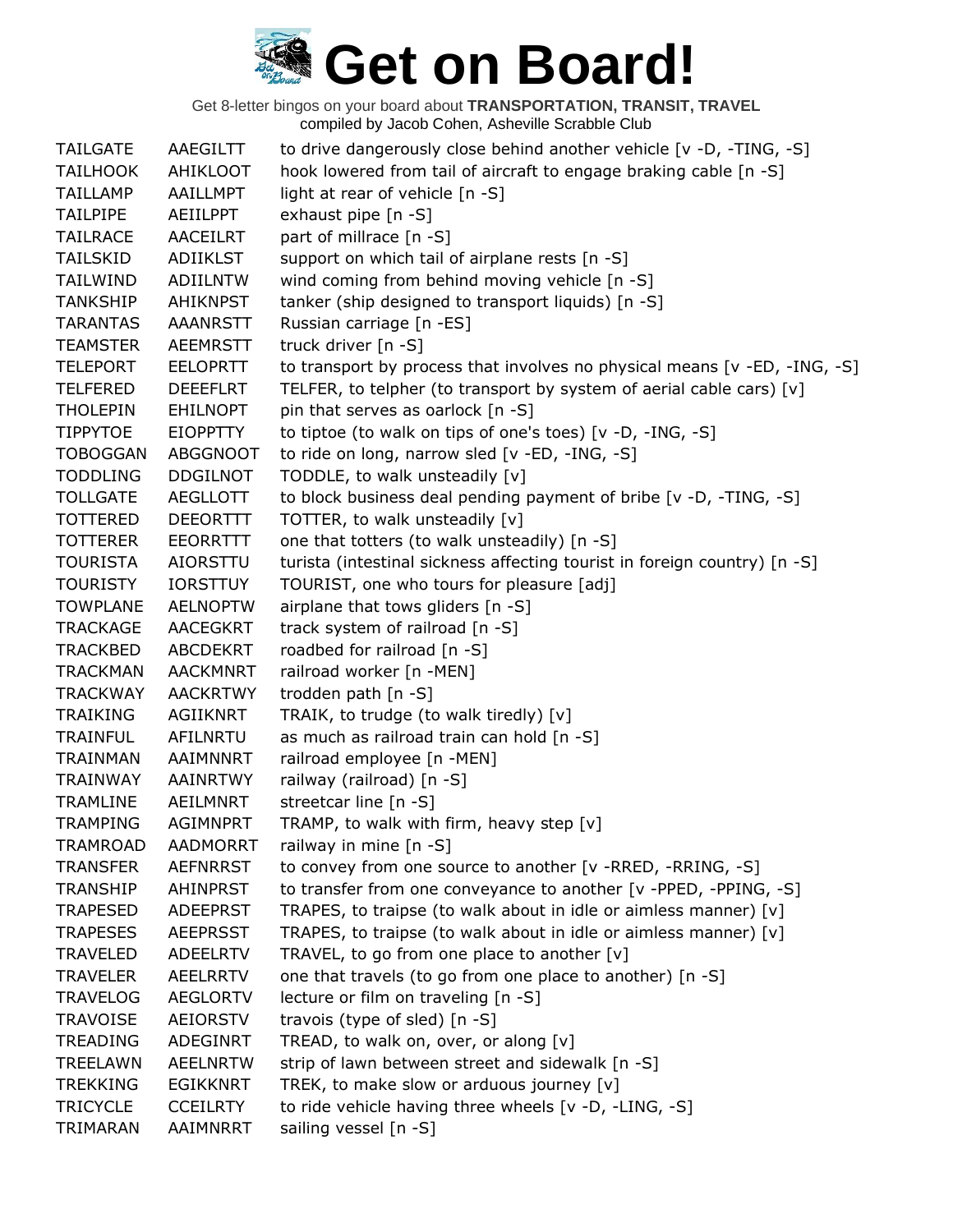| <b>TRIMOTOR</b> | <b>IMOORRTT</b> | airplane powered by three engines [n -S]                                                       |  |  |
|-----------------|-----------------|------------------------------------------------------------------------------------------------|--|--|
| TRIPLANE        | <b>AEILNPRT</b> | type of airplane (winged aircraft propelled by jet engines or propellers) [n -S]               |  |  |
| <b>TRIPPING</b> | <b>GIINPPRT</b> | act of one that trips [n -S] / TRIP, to stumble (to miss one's step in walking or running) [v] |  |  |
| <b>TROLLIED</b> | DEILLORT        | TROLLY, to trolley (to convey by streetcar) [v]                                                |  |  |
| <b>TROLLIES</b> | <b>EILLORST</b> | TROLLY, to trolley (to convey by streetcar) [v]                                                |  |  |
| <b>TROMPING</b> | <b>GIMNOPRT</b> | TROMP, to tramp (to walk with firm, heavy step) [v]                                            |  |  |
| <b>TROTTING</b> | <b>GINORTTT</b> | TROT, to go at gait between walk and run [v]                                                   |  |  |
| <b>TRUCKAGE</b> | <b>ACEGKRTU</b> | transportation of goods by trucks [n -S]                                                       |  |  |
| <b>TRUCKFUL</b> | <b>CFKLRTUU</b> | as much as truck can hold [n -S]                                                               |  |  |
| <b>TRUCKING</b> | <b>CGIKNRTU</b> | truckage (transportation of goods by trucks) [n -S] / TRUCK, to transport by truck [v]         |  |  |
| <b>TRUCKMAN</b> | <b>ACKMNRTU</b> | trucker (truck driver) [n -MEN]                                                                |  |  |
| <b>TRUDGING</b> | <b>DGGINRTU</b> | TRUDGE, to walk tiredly [v]                                                                    |  |  |
| <b>TRUNDLER</b> | <b>DELNRRTU</b> | one that trundles (to propel by causing to rotate) [n -S]                                      |  |  |
| TUNNELED        | <b>DEELNNTU</b> | TUNNEL, to dig tunnel (underground passageway) [v]                                             |  |  |
| <b>TUNNELER</b> | <b>EELNNRTU</b> | one that tunnels (to dig tunnel (underground passageway)) [n -S]                               |  |  |
| <b>TURBOCAR</b> | <b>ABCORRTU</b> | auto powered by gas turbine [n -S]                                                             |  |  |
| <b>TURBOFAN</b> | <b>ABFNORTU</b> | type of jet engine [n -S]                                                                      |  |  |
| <b>TURBOJET</b> | <b>BEJORTTU</b> | type of jet engine [n -S]                                                                      |  |  |
| <b>TURNPIKE</b> | <b>EIKNPRTU</b> | toll road [n -S]                                                                               |  |  |
|                 |                 | <b>U</b> 8s                                                                                    |  |  |
| <b>UNANCHOR</b> | ACHNNORU        | to loosen from anchor [v -ED, -ING, -S]                                                        |  |  |
| <b>UNCARTED</b> | <b>ACDENRTU</b> | CART, to convey in cart (two-wheeled vehicle) [adj]                                            |  |  |
| <b>UNCREWED</b> | <b>CDEENRUW</b> | CREW, to serve aboard ship [adj]                                                               |  |  |
| <b>UNDOCKED</b> | CDDEKNOU        | UNDOCK, to move away from dock [v]                                                             |  |  |
| <b>UNICYCLE</b> | <b>CCEILNUY</b> | to ride one-wheeled vehicle [v -D, -LING, -S]                                                  |  |  |
| <b>UNKEELED</b> | DEEEKLNU        | not keeled (to capsize (to overturn)) [adj]                                                    |  |  |
| <b>UNLADING</b> | ADGILNNU        | UNLADE, to unload (to remove load or cargo from) [v]                                           |  |  |
| <b>UNLEADED</b> | ADDEELNU        | product containing no lead [n -S] / UNLEAD, to remove lead from [v]                            |  |  |
| <b>UNLOADED</b> | ADDELNOU        | UNLOAD, to remove load or cargo from [v]                                                       |  |  |
| <b>UNLOADER</b> | ADELNORU        | one that unloads (to remove load or cargo from) [n -S]                                         |  |  |
| <b>UNMAILED</b> | ADEILMNU        | not mailed (to send by governmental postal system) [adj]                                       |  |  |
| <b>UNMOORED</b> | DEMNOORU        | UNMOOR, to release from moorings [v]                                                           |  |  |
| <b>UNRIDDEN</b> | DDEINNRU        | RIDDEN, RIDE, to sit on, control, and be conveyed by animal or machine [adj]                   |  |  |
| <b>UNYOKING</b> | <b>GIKNNOUY</b> | UNYOKE, to free from yoke [v]                                                                  |  |  |
| <b>UPRATING</b> | AGINPRTU        | UPRATE, to improve power output of engine [v]                                                  |  |  |
| $V$ 8s          |                 |                                                                                                |  |  |
| VAROOMED        | <b>ADEMOORV</b> | VAROOM, to vroom (to run engine at high speed) [v]                                             |  |  |
| <b>VECTORED</b> | <b>CDEEORTV</b> | VECTOR, to guide in flight by means of radioed directions [v]                                  |  |  |
| <b>VESSELED</b> | <b>DEEELSSV</b> | VESSEL, craft for traveling on water [adj]                                                     |  |  |
| <b>VIATICUM</b> | <b>ACIIMTUV</b> | allowance for traveling expenses [n -CA, -S]                                                   |  |  |
| <b>VIATORES</b> | <b>AEIORSTV</b> | VIATOR, traveler (one that travels (to go from one place to another)) [n]                      |  |  |
| <b>VICTORIA</b> | <b>ACIIORTV</b> | light carriage $[n -S]$                                                                        |  |  |
| <b>VOLITANT</b> | <b>AILNOTTV</b> | volant (flying or capable of flying) [adj]                                                     |  |  |
| <b>VOLPLANE</b> | <b>AELLNOPV</b> | to glide in airplane [v -D, -NING, -S]                                                         |  |  |
| <b>VOYAGEUR</b> | <b>AEGORUVY</b> | person employed by fur company to transport goods between distant stations [n -S]              |  |  |
| VOYAGING        | AGGINOVY        | action of travelling over or across, especially by sea [n]                                     |  |  |
|                 |                 |                                                                                                |  |  |